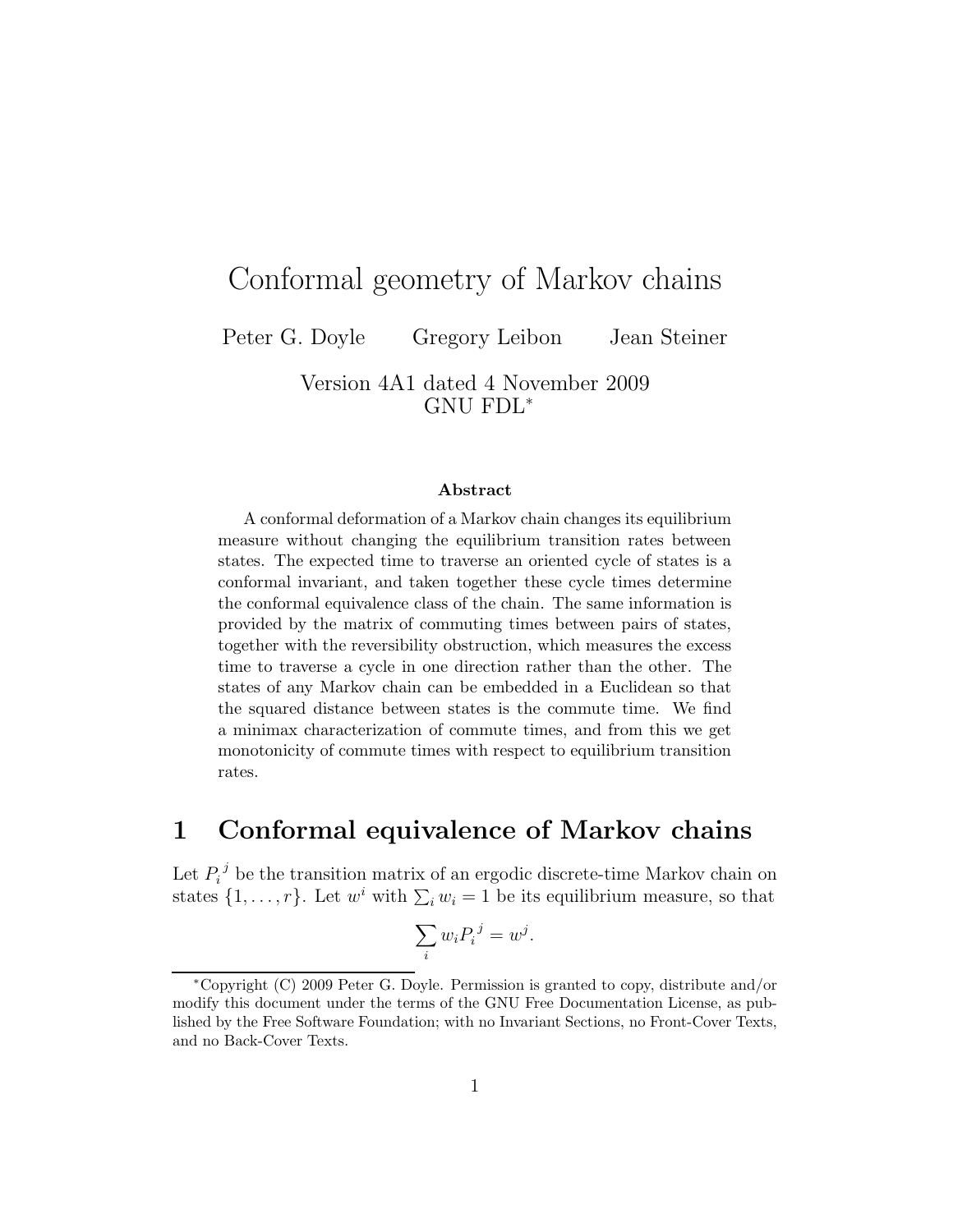The upper index of  $w^i$  indicates that we are thinking of w as a row vector, with

$$
wP=w.
$$

Define the charge operator

$$
\Delta^{ij} = w^j (I_i^{\ j} - P_i^{\ j}).
$$

The upper indices of  $\Delta^{ij}$  indicate that we are thinking of  $\Delta$  as defining a bilinear form  $\Delta(x, y)$ , which we'll call the *charge form*, where for column vectors  $x_i, y_j$ 

$$
\Delta(x, y) = \sum_{i,j} x_i \Delta^{ij} y_y.
$$

Because

$$
\sum_i \Delta^{ij} = \sum_j lap^{ij} = 0
$$

this bilinear form pushes down to the quotient  $\mathbb{R}^n/1$  where we mod out by constant vectors. This is where the charge form wants to live.

This charge operator a close relative of the *Laplacian*  $I - P$ . The distinction is that the Laplacian maps functions to functions (column vectors to column vectors), while the charge operator maps functions to measures (column vectors to row vectors).

We say that two Markov chains are *comformally equivalent* if they have the same charge operator, which is the same as having the same charge form. Probabilistically, two chains are conformally equivalent just if for every pair of states  $i \neq j$  they have the same equilibrium transition rate  $w_i P_i^j$  $i^j$ . This definition is meant to correspond with the notion of conformal equivalence for Riemannian surfaces, with the difference that here we impose what amounts to a 'volume condition', whereby conformally equivalent surfaces would be required to have the same total area.

To get a Markov chain  $\bar{P}_i^j$  conformally equivalent to  $P_i^j$  we choose constants  $c_i$  normalized so that  $\sum_i c_i w^i = 1$  and set

$$
\bar{P}_i^{\ j} = I_i^{\ j} - \frac{1}{c_i} (I_i^{\ j} - P_i^{\ j}),
$$

so that

$$
I_i{}^j - \bar{P}_i{}^j = \frac{1}{c_i} (I_i{}^j - P_i{}^j).
$$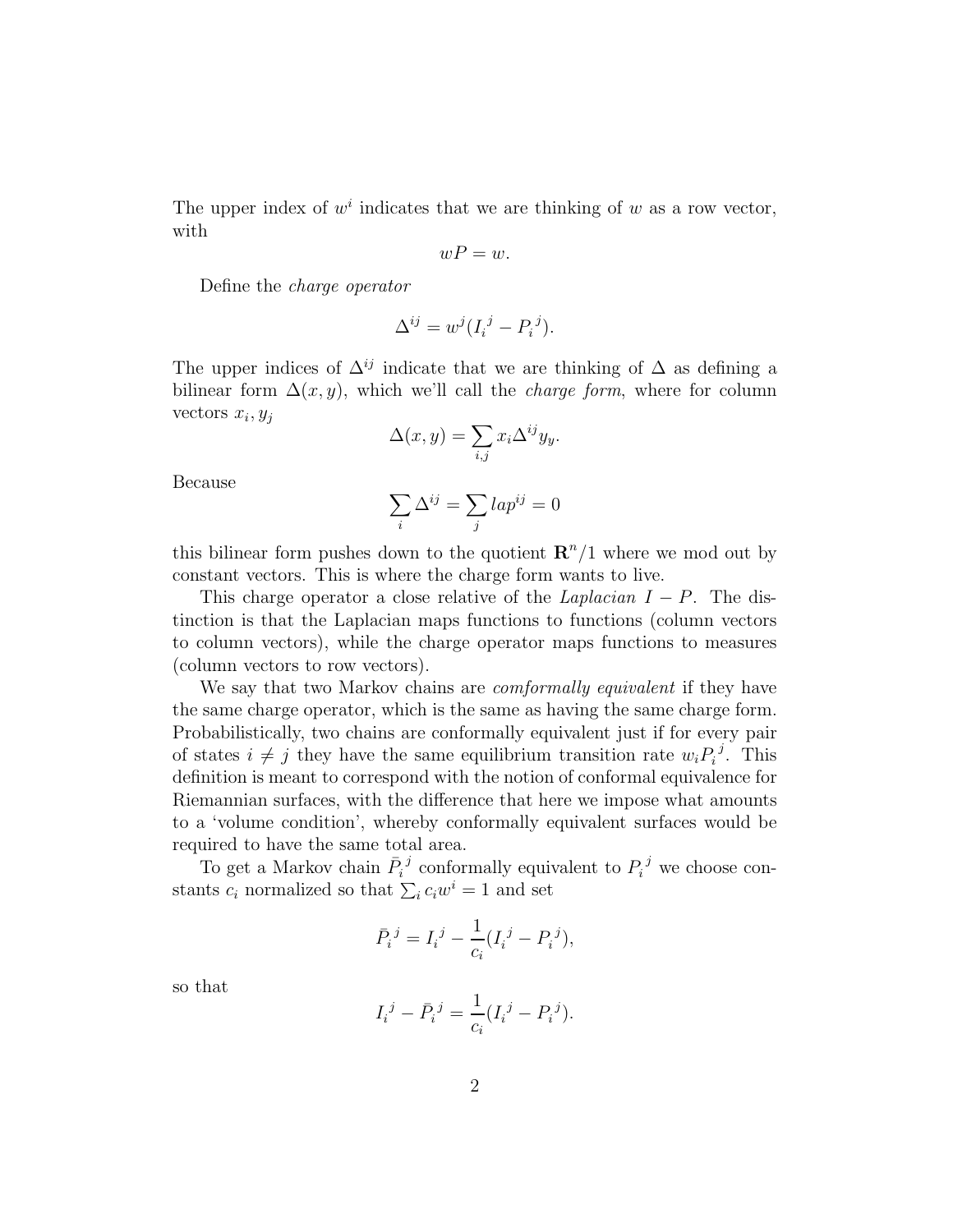Then the equilibrium measure  $\bar{w}^i$  for  $\bar{P}_i^j$  will be  $c_iw^i$  because

$$
\sum_{i} c_i w^i (I_i^{\ j} - \bar{P}_i^{\ j}) = \sum_{i} w^i (I_i^{\ j} - P_i^{\ j}) = 0.
$$

Thus

$$
\bar{\Delta}^{ij} = \bar{w}^i (I_i^{\ j} - \bar{P}_i^{\ j}) = c_i w^i \frac{1}{c_i} (I_i^{\ j} - P_i^{\ j}) = \Delta^{ij},
$$

so  $\overline{P}$  and P are conformally equivalent. The only proviso here is that we must take care that the diagonal entries  $\bar{P}_i^i$  stay positive. This is a headache associated with working in discrete time. To avoid it, we could work with continuous-time chains. Or we could define two chains to be conformally equivalent if their charge operators agree up to a constant multiple. This would correspond well with the usual notion of conformal equivalence in geometry. But then we'd have to keep using the phrase 'up to a constant multiple', so let's just ignore this issue.

# 2 Overview

The *commute time*  $T_{ab}$  between two states  $a, b$  of an ergodic Markov chain is the expected time, starting from  $a$ , to go to  $b$  and then back to  $a$ . As we will see, commute time are conformal invariants. More generally, the expected time to traverse any oriented cycle of states is a conformal invariant. Taken together these cycle times form a complete set of conformal invariants. In fact, we need only consider cycles of length 2 and 3 If  $M_{ij}$  is the expected time to get from  $i$  to  $j$ , then knowing the commute times

$$
T_{ab} = M_{ab} + M_{ba}
$$

and the triangle times

$$
T_{abc} = M_{ab} + M_{bc} + M_{ca}
$$

will determine the conformal class of the chain. In fact, in place of the triangle times  $T_{abc}$  it will suffice to know the triangle difference  $D_{abc} = T_{abc} T_{acb}$ , because from  $D_{abc}$  together with the commute times  $T_{ab}$ ,  $T_{bc}$ ,  $T_{ac}$  we can recover  $T_{abc}$ :

$$
T_{abc} = \frac{1}{2}(D_{abc} + T_{ab} + T_{bc} + T_{ca}).
$$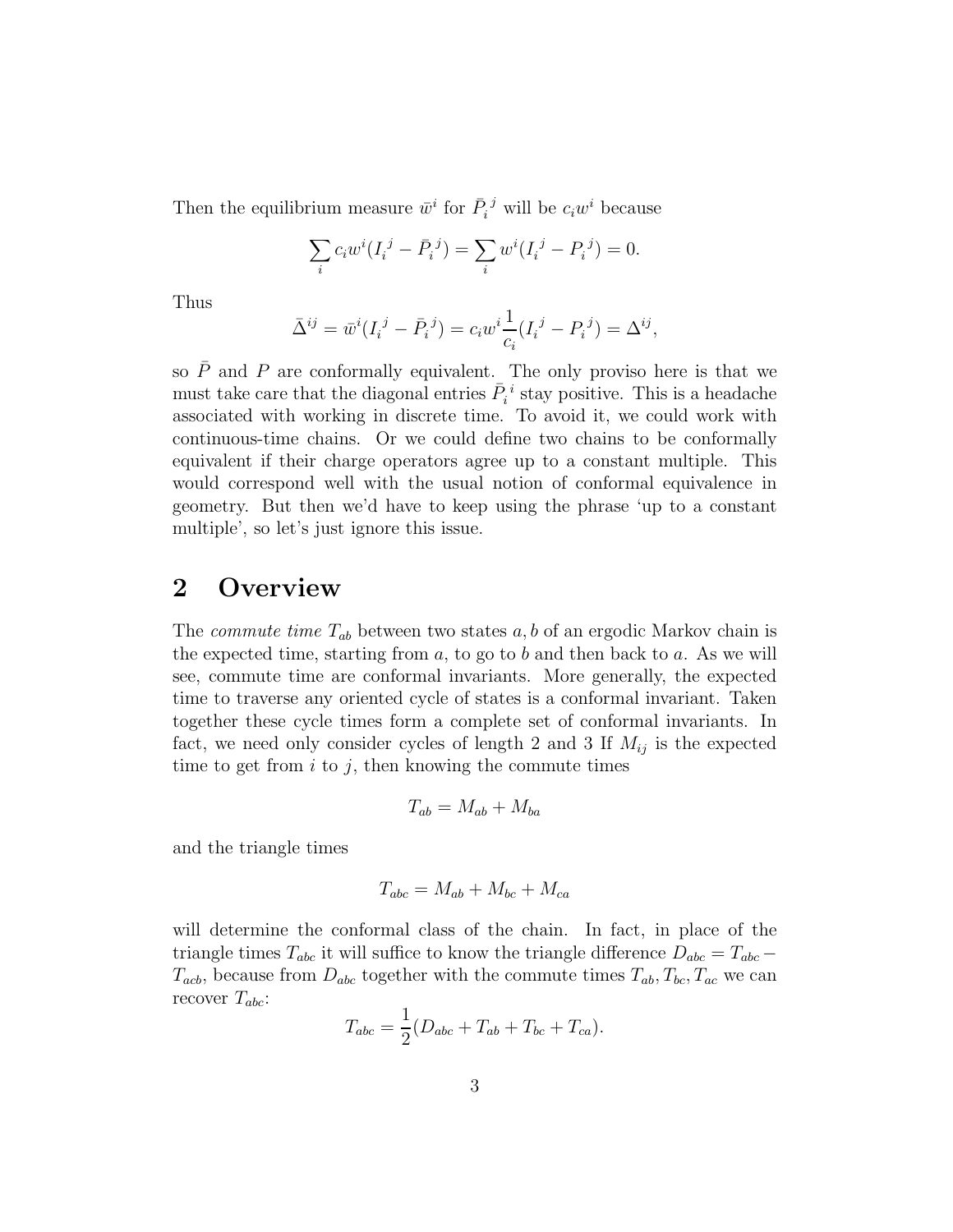The triangle differences constitute a cohomology class which we'll call the reversibility obstruction. This class vanishes just if the chain is time-reversible. So the upshot is that the commute times and the reversibility obstruction together capture the conformal class of a chain.

To portray the commute times, we will show how to embed the states of a chain with r states in Euclidean  $r - 1$ -space so that the squared distance between states is the commute time. Elsewhere [?] we have given a strippeddown description of this. Here we take a thoroughgoing, conformally correct approach. As a payoff, we get a natural minimax characterization of commute times. This leads to the monotonicity law for commute times: If all equilibrium interstate transition rates are increased, then all commute times are diminished. For time-reversible chains, this monotonicity law is an ancient and powerful tool. It is questionable how useful it will prove to be in the general case.

## 3 Visualizing commute times

One way to determine the expected commute time  $T_{ab}$  between a and b is to run the chain for a long time  $T$  (beware of confusion!), paying attention to when the chain is at a or b and ignoring other states. If R is the number of runs of  $a$ 's (which is within 1 of the number of runs of  $b$ 's), then

$$
T_{ab} \approx T/R.
$$

To keep track of R we imagine painting our Markovian particle green when it reaches a and red when it reaches b. Let  $r_{ab}$  be the equilibrium rate at which red particles are being painted green. Ignoring end effects, over our long time interval  $T$ ,  $R$  above is the number of times a red particle gets painted green (and vice versa), and thus roughly  $Tr_{ab}$ , and it follows that

$$
T_{ab} = \frac{1}{r_{ab}}.
$$

This is an instance of the general principle from renewal theory that when events happen at rate r, the expected time between events is  $1/r$ .

Note. This painting business is very close to a model developed by Kingman [8] and Kelly [7]. (See exercise 1 in section 3.3 of Doyle and Snell [5].) However, I don't know that Kingman and Kelley ever made the connection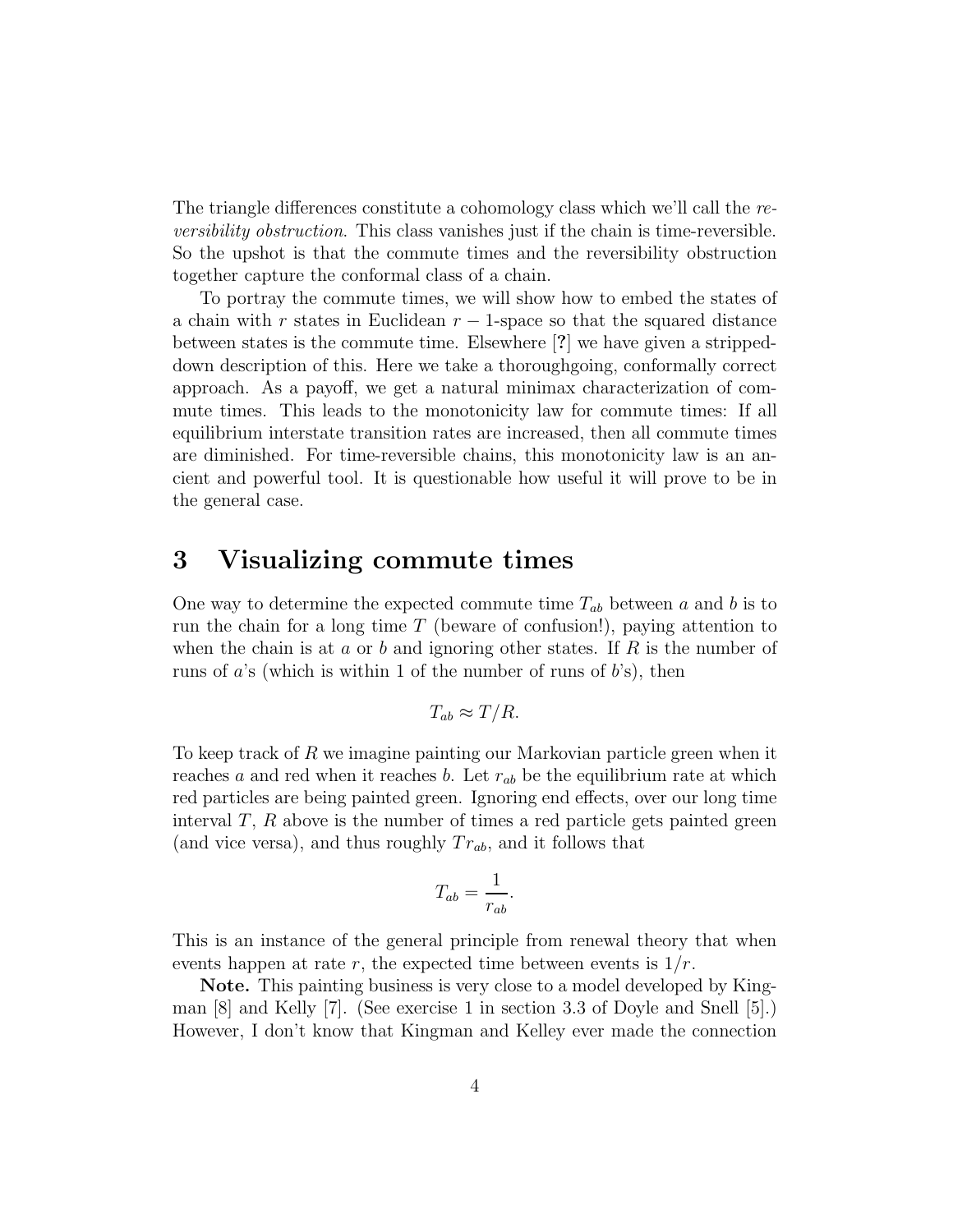to commute times, and it is possible that their discussion concerned only time-reversible chains. Somebody should check this.

It is high time to observe that if  $\hat{T}_{ab}$  is the commute time for the timereversed chain (according to the general convention that time-reversed quantities wear hats), we have

$$
T_{ab}=T_{ba}=\hat{T}_{ab}=\hat{T}_{ba}.
$$

We claim to be able to see this from our way of approximating  $T_{ab}$  by observing the chain over a long time. If we reverse a record of the chain moving forward for a long time, we see roughly a record of the time-reversed chain starting in equlibrium. In fact if we started the original chain in equilibrium we're golden. If we started the chain not in equilibirum (e.g. by starting at a, as we might well be tempted to do), there will be problems toward the end of the time-reversed record, as the time-reversed chain gets drawn to end where the forward chain began. But this effect is negligible when  $T$  is large.

#### 4 The Laplacian and the cross-potential

Consider a discrete-time Markov chain with transition probabilities

 $P_i^j = \text{Prob}(\text{at } j \text{ next time} | \text{at } i \text{ this time}).$ 

Assume the chain is ergodic, so that there is a unique equilibrium measure  $w^i$  with

$$
\sum_{i} w^{i} P_{i}{}^{j} = w^{j},
$$

$$
\sum_{i} w^{i} = 1.
$$

Define the Laplacian

$$
D^{ij} = w^i (I_i^j - P_i^j).
$$

For  $i \neq j$ ,  $-D^{ij}$  tells the equilibrium rate of transitions from i to j;  $D^{ii}$  tells the total rate of transitions to and from states other than  $i$ .

Note. Really  $I - P$  is the Laplacian, and that this is not the Laplacian, but the matrix of the Dirichlet form. But we're going to call this the Laplacian anyway.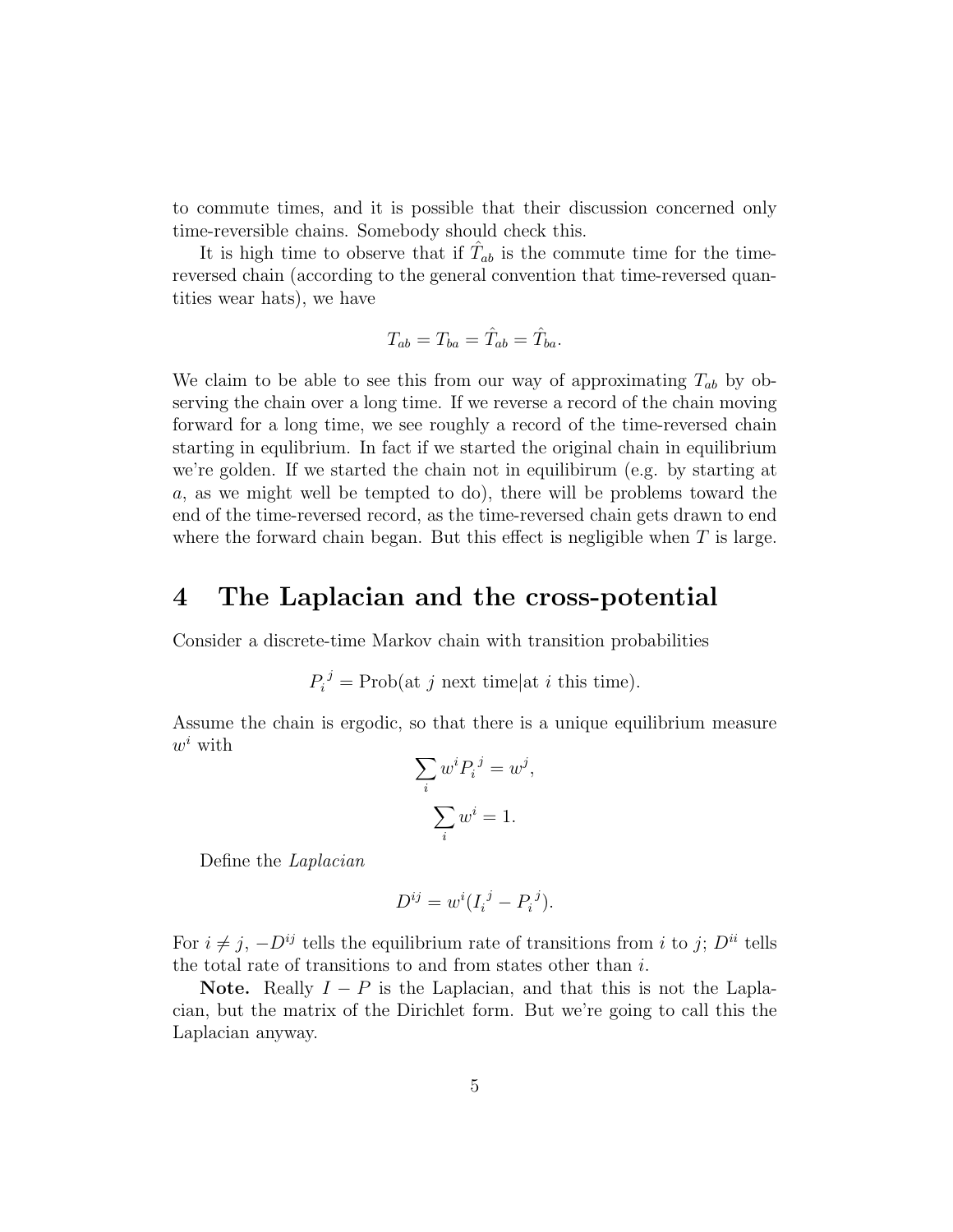The time-reversed Markov chain has Laplacian  $\hat{D}^{ij} = D^{ji}$ . A timereversible chain has  $D^{ij} = D^{ji}$ .

We have

$$
\sum_i D^{ij} = \sum_j D^{ij} = 0.
$$

So considered as a matrix,  $D^{ij}$  is not invertible. However, it has a generalized inverse  $Z_{ij}$  with the property that for any measure of total mass 0, which is to say for any  $u^i$  with  $\sum_i u^i = 0$ , we have

$$
\sum_{jk} u^j Z_{jk} D^{kl} = u^l
$$

and

$$
\sum_{jk} D^{ij} Z_{jk} u^k = u^i.
$$

An equivalent way to write this is

$$
\sum_{jk} D^{ij} Z_{jk} D^{kl} = D^{il},
$$

because if we think of  $D^{ij}$  as a matrix, its rows and columns both span the space of measures with total mass 0.

A sensible choice for the generalized inverse  $Z_{ij}$  is

$$
Z_{ij} = \frac{1}{w^j} Z_i^{\ j}
$$

where

$$
Z_i^{\ j} = (I_i^{\ j} - w^j) + (P_i^{\ j} - w^j) + ((P^2)_i^{\ j} - w^j) + \dots,
$$

where  $(P^2)_i^j = \sum_k P_i^k P_k^j$  $P_k^{\ j}$  represents the matrix square of  $P_i^{\ j}$  $P_i^{\,j}$ , and the elided terms involve higher matrix powers. Define  $(P^{\infty})_i^{\bar{j}} = w^j$ , to suggest that the 'infinitieth power' of  $P_i^j$  has all rows equal to the vector  $w^i$ . We can write

$$
Z = (I - P^{\infty}) + (P - P^{\infty}) + (P^{(2)} - P^{\infty}) + \dots
$$
  
=  $(I - P + P^{\infty})^{-1} - P^{\infty}.$ 

This naturally translates into the formula we've given for  $Z_i^{\ j}$  $i<sup>j</sup>$ , and from there, by 'lowering the index j', we get  $Z_{ij}$ .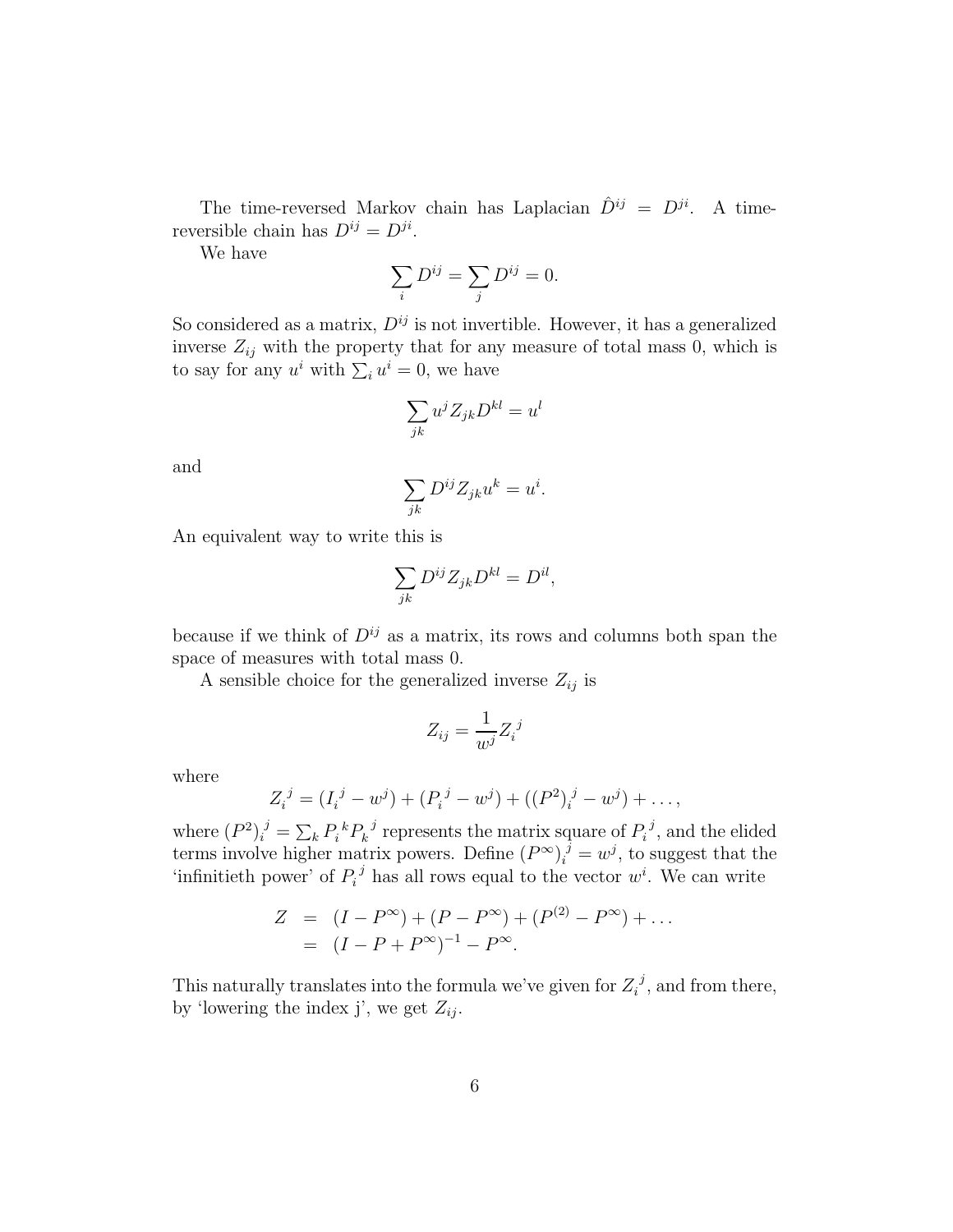For this choice of Z we have the natural interpretation that  $Z_i^j$  $i^j$  is the expected excess number of visits to  $j$  for a chain starting at  $i$  compared to a chain starting in equilibrium. For the time-reversed chain we get

$$
\hat{Z}_{ij} = Z_{ji},
$$

and so in particular if the chain is time-reversible we have  $Z_{ij} = Z_{ji}$ .

For this particular choice of  $Z_{ij}$  we have

$$
\sum_{jk} Z_{ij} D^{jk} Z_{kl} = Z_{il}.
$$

This is all very well, but we still do not want to prescribe this particular choice of Z because it is not conformally invariant: It depends on the equilibrium measure  $w^i$ , and not just on the 'matrix'  $D^{ij}$ . This makes it insufficiently canonical for us.

What is canonical is the bilinear form

$$
B(u, v) = \sum_{ij} u^i Z_{ij} v^j
$$

when  $u$  and  $v$  are restricted to the subspace  $S$  of measures of total mass 0:

$$
S=\{u^i:\sum_i u^i=0\}
$$

Note that the form B does not change if we replace  $Z_{ij}$  with  $Z_{ij} + \alpha_i + \beta_j$ .

Fixing  $a, b, c, d$  and setting

$$
u = \delta_a^{\ i} - \delta_b^{\ i}; \ v = \delta_c^{\ i} - \delta_d^{\ i}
$$

gives us the cross-potential

$$
N_{abcd} = B(\delta_a^{i} - \delta_b^{i}, \delta_c^{i} - \delta_d^{i}) = Z_{ac} - Z_{ad} - Z_{bc} + Z_{bd}.
$$

N satisfies

$$
N_{\text{bacd}} = N_{\text{abdc}} = -N_{\text{abcd}}.
$$

For the time-reversed process

$$
\hat{N}_{abcd} = N_{cdab}.
$$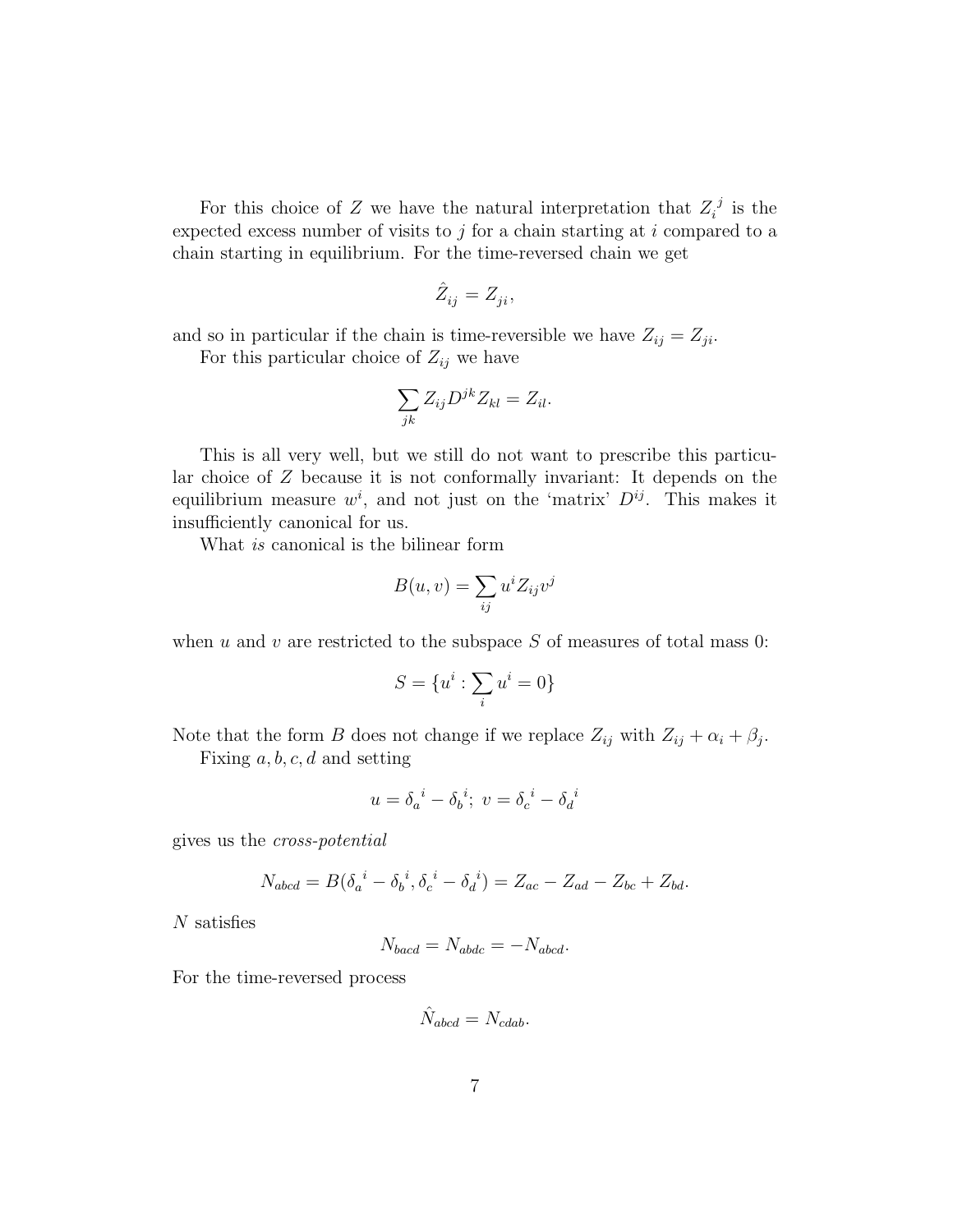Clearly, knowing N is the same as knowing B, or D. If we know w as well as  $N$  we can recover our sensible-but-not-canonical  $Z$ :

$$
Z_{ij} = \sum_{kl} N_{ikjl} w^k w^l.
$$

Different choices of w in this formula lead to different  $Z$ 's, but they all determine the same bilinear form  $B$ . From  $Z$  and  $w$  we can recover  $P$ .

In general, it is useful to think of an ergodic Markov chain as specified by the cross-potential N, which determines its conformally invariant properties, together with the equilibrium measure  $w$ . Expressing formulas in these terms allows us to see the extent to which quantities are conformally invariant (like  $N, B, \text{ and } D$  or not (like  $w, Z, P$ ).

**Complaint.** N and w together don't quite determine the original transition rates for a continuous-time Markov chain, or rather, they wouldn't do so if we had some way to distinguish between remaining at  $i$  and moving from i to i. Such a distinction is not possible for discrete-time chains represented by matrices, but we could handle it in the continuous case by allowing for non-zero transition rates on the diagonal. Better yet, we could reformulate Markov chain theory in the context of queuing networks based on 1-complexes (graphs where loops and multiple edges are allowed). This would give us a way to distinguish different ways of stepping from i to j. A further step would be to allow a general distribution for the time it takes to make a transition for  $i$  to  $j$ . This would be very helpful when watching the chain only when it is in a subset of its states, as in the case above where we contemplated watching the chain only when it is at  $a$  or  $b$ . We didn't say just what we meant by this, because it doesn't conveniently fit into the usual formulation of Markov chain theory.

# 5 Probabilistic and electrical interpretation

We may interpret  $N_{abcd}$  probabilistically as the equilibrium concentration difference between  $c$  and  $d$  due to a unit flow of particles entering at  $a$  and leaving at b. Here's what this means. Introduce Markovian particles at a at a unit rate, and remove them when they reach b. Write the 'dynamic equilibrium' measure of particles at i as  $w^i \phi_i$ , so that  $\phi_i$  tells the concentration of particles relative to the 'static equilibrium' measure  $w<sup>i</sup>$ . Conservation of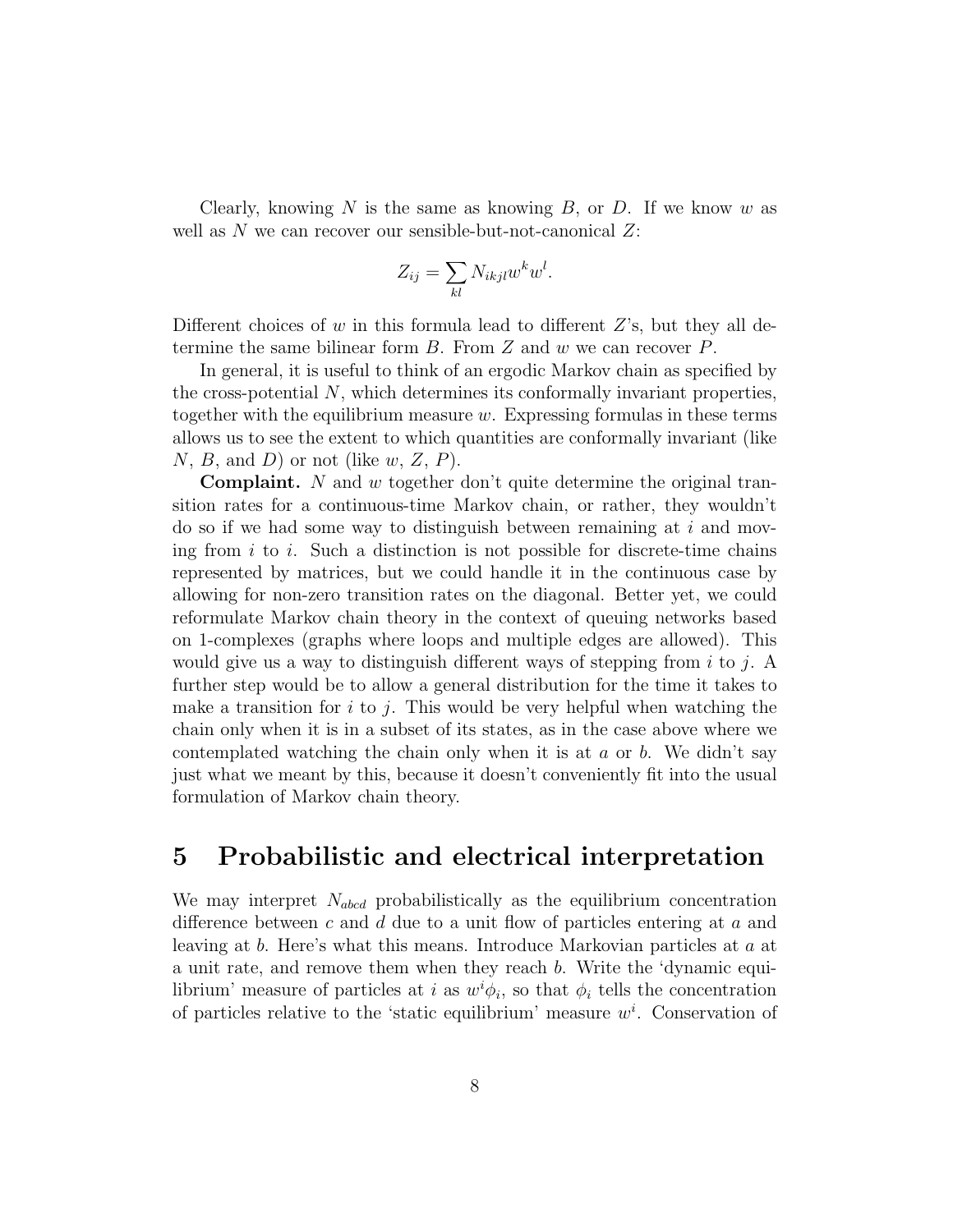particles implies that

$$
w^i \phi_i \sum_j P_i^j - \sum_j w^j \phi_j P_j^i = \delta_a^i - \delta_b^i.
$$

We hasten to rewrite this in the conformally correct form

$$
\sum_j \phi_j D^{ji} = \delta_a{}^i - \delta_b{}^i.
$$

Since also

$$
\sum_j (Z_{aj} - Z_{bj}) D^{ji} = \delta_a^{\ i} - \delta_b^{\ i}
$$

and since D kills only constants, if follows that

$$
\phi_j = Z_{aj} - Z_{bj} + C,
$$

and thus

$$
\phi_c - \phi_d = Z_{ac} - Z_{bc} - Z_{ad} + Z_{bd} = N_{abcd}.
$$

From this probabilistic interpretation of N we can see that  $N_{abab} = T_{ab}$ , the commute time between  $a$  and  $b$ . Indeed, in the particle-painting scenario introduced earlier,  $T_{ab}$  is the reciprocal of the rate at which red particles are turning green at a. Paying attention only to green particles, we see green particles appearing at a at rate  $1/T_{ab}$ , and disappearing at b. The equilibrium concentration of green particles at i is the probability  $p_i$  of hitting a before b for the time-reversed chain, and in particular  $p_a = 1$  and  $p_b = 0$ , so the concentration difference between  $a$  and  $b$  is 1. Multiplying the green flow by  $T_{ab}$  normalizes it to a unit flow with concentration difference  $T_{ab}$  between a and b. So

$$
T_{ab}=N_{abab}.
$$

If we embellish this probabilistic scenario by imagining that our particles carry a positive charge, we may identify the net flow of particles with electrical current; the concentration of particles (relative to the equilibrium measure) with electrical potential; and differences of concentration with voltage drop. With this terminology,  $N_{abcd}$  tells the voltage drop between c and  $d$  due to a unit current from  $a$  to  $b$ . Traditionally this way of talking is reserved for time-reversible Markov chains, which are precisely those for which we have the 'reciprocity law'  $N_{abcd} = N_{cdab}$ . For such chains, if we build a resistor network where nodes  $i \neq j$  are joined by a resistor of conductance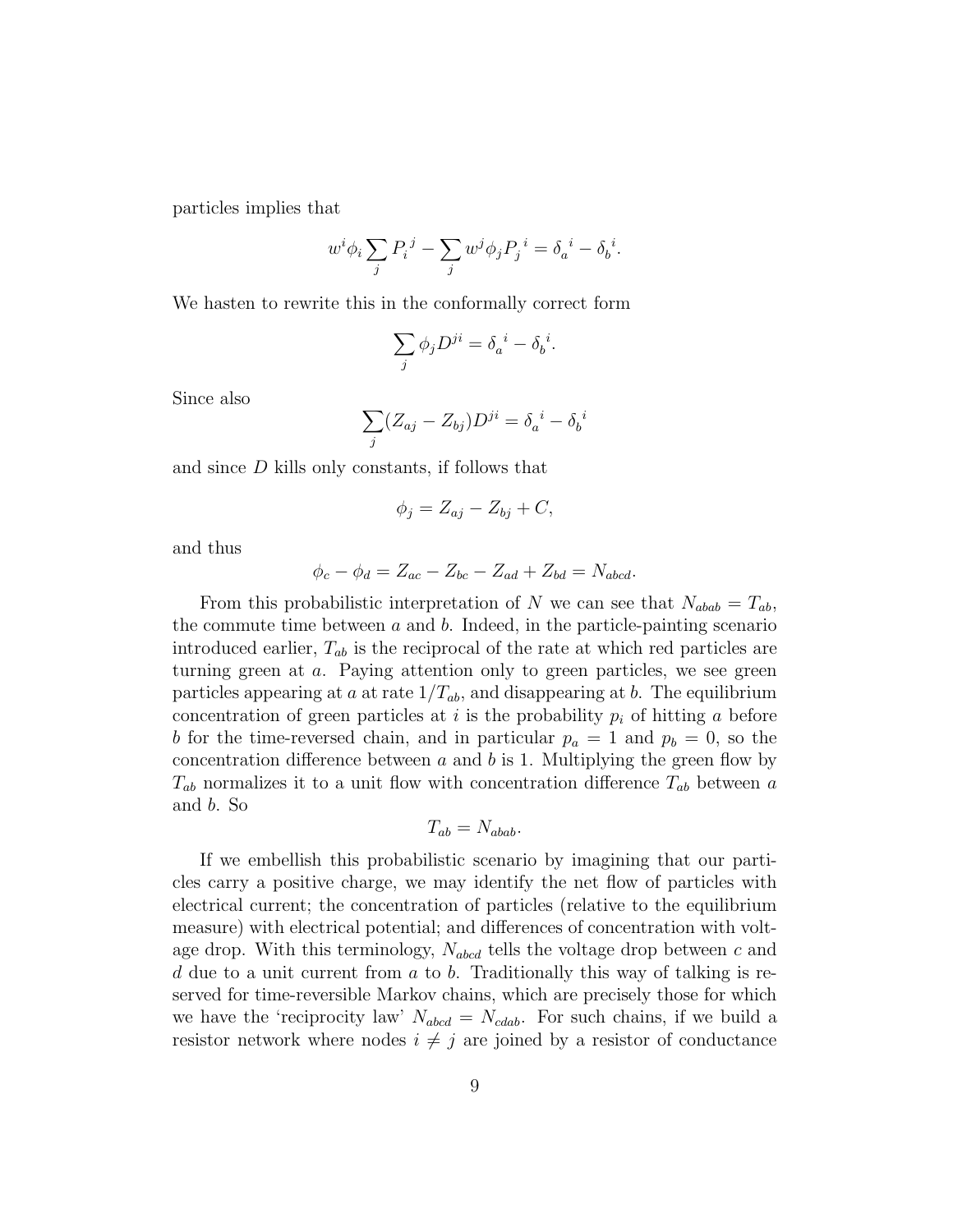(i.e., reciprocal resistance)  $-D^{ij}$ , then  $N_{abcd}$  will indeed be the voltage drop between  $c$  and  $d$  due to a unit current from  $a$  to  $b$ . We propose to extend this way of talking to non-time-reversible chains.

In electrical terms, the voltage drop  $N_{abab}$  between a and b due to a unit current between a and b is the *effective resistance*. This is the same as the reciprocal of the current that flows when a 1-volt battery is connected up between  $a$  and  $b$ —which is what we get in effect when we measure commute times using green and red paint. So the commute time  $T_{ab} = N_{abab}$  is the same as the effective resistance between  $a$  and  $b$ .

The connection of commute time to effective resistance, and the general recognition that commute times play a key role in understanding Markov chains, is due to Chandra et al. [1].

Note. Now we are in a position to understand the significance of the name 'cross-potential'. This name is meant to indicate the connection of  $N_{abcd}$  to the cross-ratio of complex function theory. If we extend our notions about Markov chains to cover Brownian motion on the Riemann sphere, we get

$$
N_{abcd} = -\frac{1}{2\pi} (\log |a - c| - \log |a - d| - \log |b - c| + \log |b - d|)
$$
  
= 
$$
-\frac{1}{2\pi} \log \left| \frac{a - c}{a - d} \frac{b - d}{b - c} \right|
$$
  
= 
$$
-\frac{1}{2\pi} \Re \log \frac{a - c}{a - d} \frac{b - d}{b - c}.
$$

We don't have to specify a metric on the sphere here, because Laplace's equation is a conformal invariant in two dimensions. Thinking of the sphere as being an electrical conductor with constant conductivity (say, 1 mho 'per square'), the electrical interpretation becomes exact. The advantage of having N to take four 'arguments' now becomes apparent, because  $N_{abcb} = \infty$ . That's why engineers using look for cracks in nuclear reactor cooling pipes with a 4-point probe. To get a sensible generalization of  $T_{ab}$  we will need to do some kind of renormalization, which will introduce a dependence on the metric. We should not be sorry about this, because it brings curvature into the picture—and you know that can't be bad.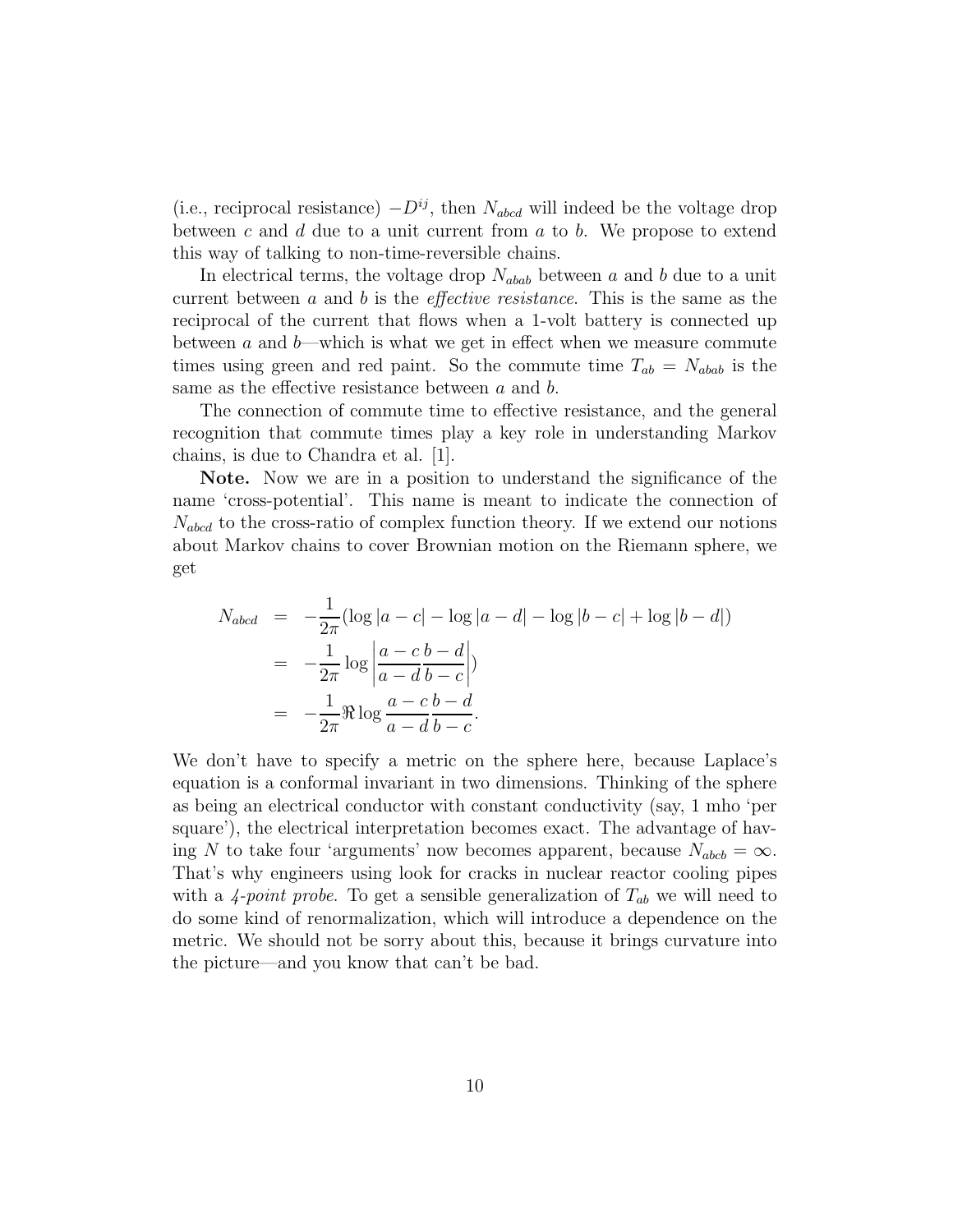# 6 Realization

Now, finally, to realize commute times as squared distances. From the bilinear form  $B$  we get the quadratic form

$$
Q(u) = ||u||^2 = B(u, u) = \sum_{ij} u^i Z_{ij} u^j.
$$
  

$$
T_{ab} = N_{abab} = Q(\delta_a{}^i - \delta_b) = ||\delta_a - \delta_b||^2.
$$

So if we map i to  $\delta_i$  then the commute time  $T_{ab}$  becomes the squared distance between the images in the Q-norm.

That is, if what we're calling the Q-norm is indeed a norm. Is Q really positive definite?

To understand better what is going on here, it is useful to look at the bilinear form

$$
L(\phi, \psi) = \sum_{ij} \phi_i D^{ij} \psi_j,
$$

where we think of  $\phi$  and  $\psi$  as being defined only modulo additive constants. If we think of  $\phi_i$  as the potential of the measure

$$
\sum_i \phi_i D^{ik},
$$

then this is the same bilinear form as before, except that now instead of measures of total mass 0 it takes as its arguments the corresponding potentials, the first with respect to the original chain, and the second with respect to the time-reversed chain:

$$
L(\phi, \psi) = B(\sum_{i} \phi_i D^{ik}, \sum_{i} \psi_i D^{ki}) = B(\sum_{i} \phi_i D^{ik}, \sum_{i} \hat{D}^{ik} \psi_i).
$$

This follows from the formula  $DZD = D$  above.

Now to get the equivalent of  $Q$  in this context we restrict to the subspace

$$
V = \{(\phi, \psi) : \sum_{i} \phi_i D^{ik} = \sum_{j} D^{kj} \psi_j \}
$$

and take as our quadratic form

$$
R((\phi, \psi)) = L(\phi, \psi).
$$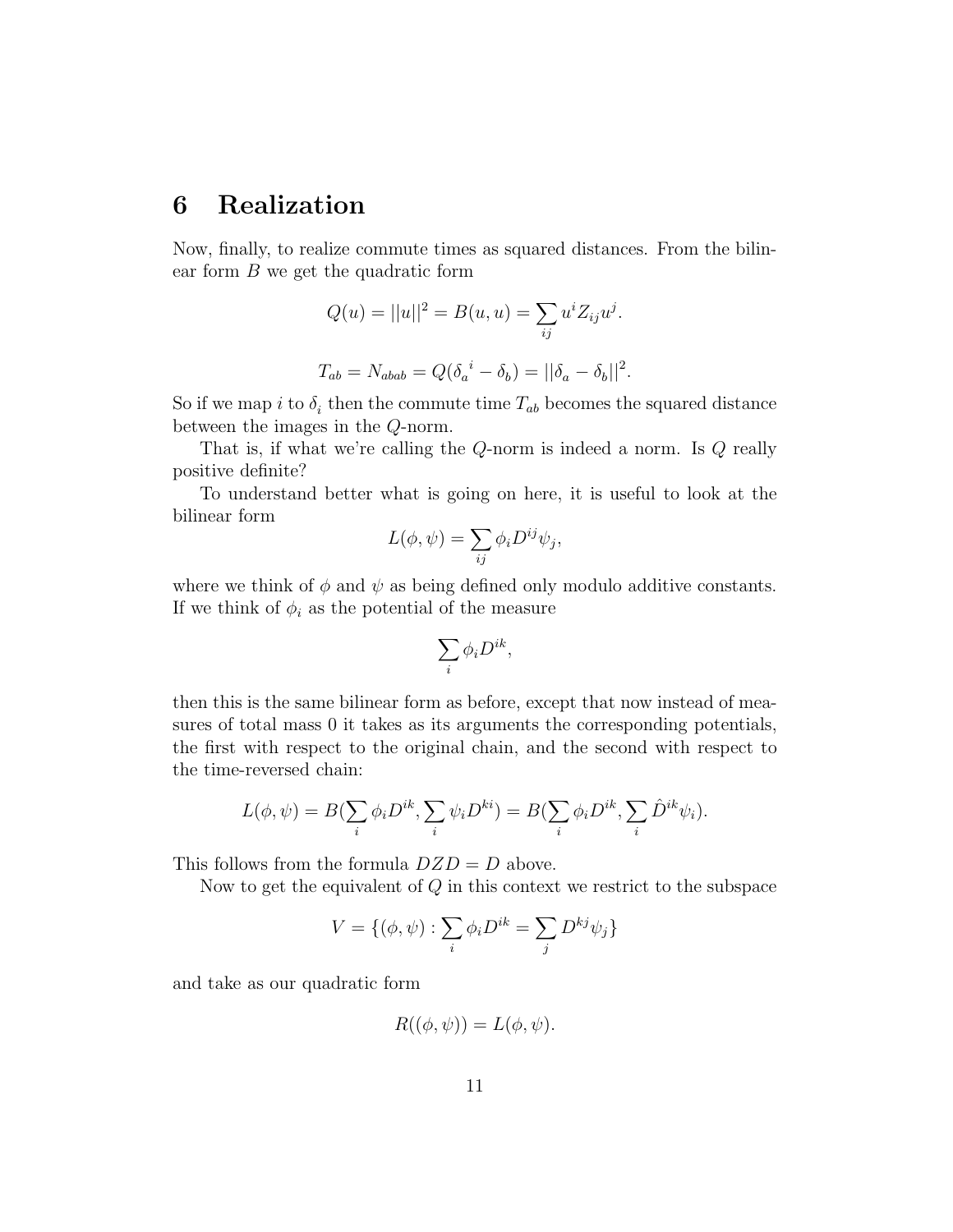In the case of a time-reversible chain, V is just the diagonal  $\phi = \psi$ , and

$$
Q(\phi D) = R((\phi, \phi)) = L(\phi, \phi) = \sum_{ij} \phi_i D^{ij} \phi_j = \frac{1}{2} \sum_{ij} (-D^{ij}) (\phi_i - \phi_j)^2.
$$

This is evidently positive-definite. Indeed, if we associate to  $(\phi, \phi)$  the vector with  $\binom{r}{2}$  $\binom{r}{2}$  coordinates  $\sqrt{-D^{ij}}(\phi_i - \phi_j)$ ,  $i < j$ , then we will have embedded the normed space  $(V, R)$ , and along with it our Markov chain, in Euclidean  $\int$  $\binom{r}{2}$ -space.

Electrically, what we have done here is to account for the energy being dissipated in the network by adding up the energy dissipated by individual resistors. And there should be some kind of probabilistic interpretation as well.

That's how it works for time-reversible chains, for which  $D^{ij} = D^{ji}$ . However, the argument extends to the general case by what amounts to a trick. The key is the observation that for  $(\phi, \psi) \in V$  we have

$$
L(\phi, \psi) = L(\phi, \phi) = L(\psi, \psi).
$$

(But please note that in general  $L(\phi, \psi) \neq L(\psi, \phi)!$ ) So

$$
Q(\phi D) = R((\phi, \psi)) = L(\phi, \psi) = L(\phi, \phi) = \sum_{ij} \phi_i D^{ij} \phi_j = \frac{1}{2} \sum_{ij} (-D^{ij}) (\phi_i - \phi_j)^2.
$$

So there is the positive-definiteness we need.

Now, though, we don't see any natural way to interpret the terms of the sum electrically or probabilistically. (Which is not to say that there isn't one!) In putting  $\phi$  in both slots of L we leave the subspace V, and thereby commit what appears to be an unnatural act. But it seems to have paid off.

## 7 What just happened

We want to explain the proof we have just given in more conceptual terms.

Let V be a finite-dimensional real vector space, and  $V^*$  the dual space, consisting of linear functionals  $\phi: V \to \mathbf{R}$ . For  $u \in V^*$ ,  $x \in V$  write

$$
\langle u, x \rangle_V = u(x)
$$

for the natural pairing between V and  $V^*$ . Identify V with  $V^{**}$  as usual:

$$
\langle x, u \rangle_{V^*} = u(x) = \langle u, x \rangle_V.
$$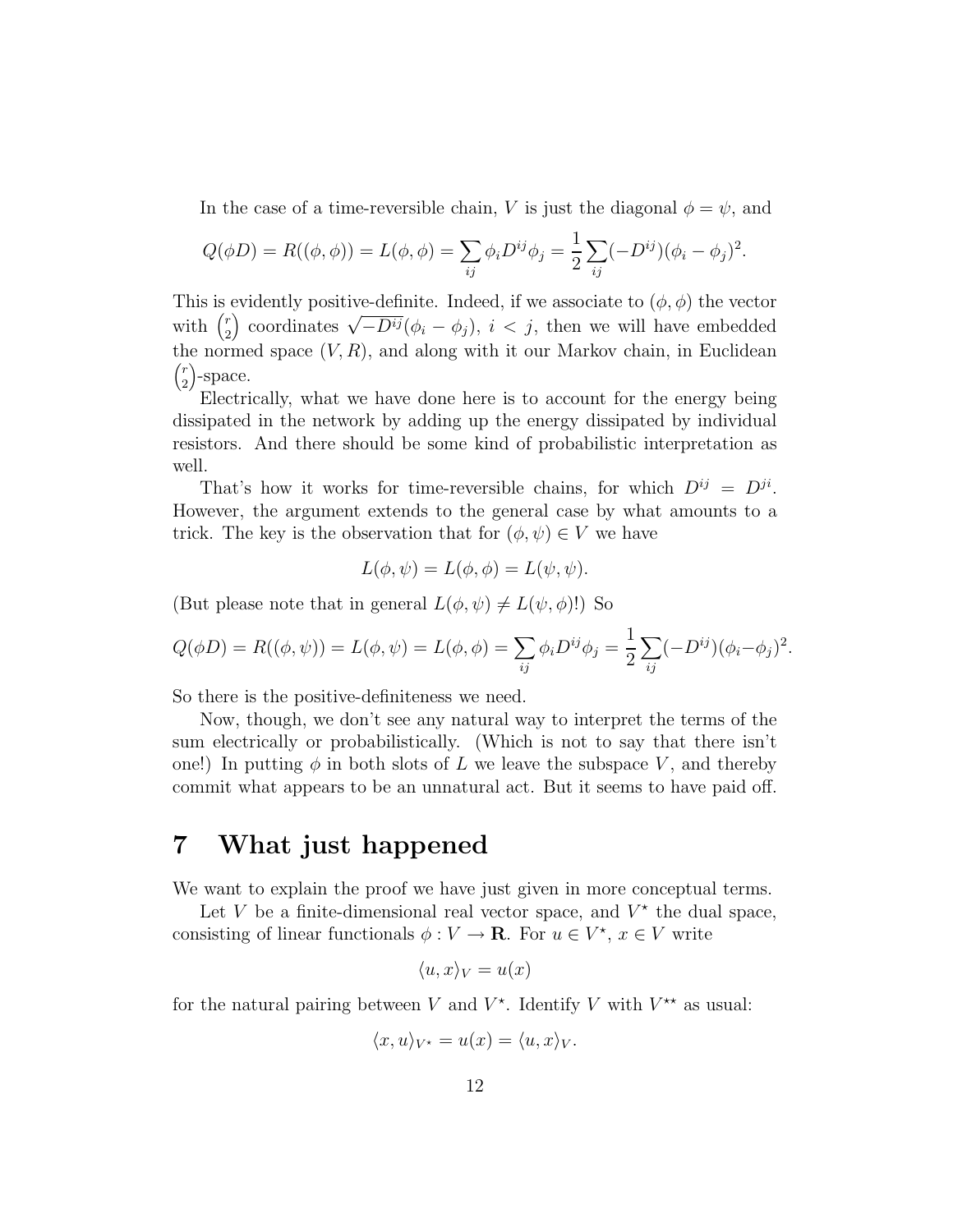To a map  $f: V \to W$  we associate the adjoint map  $f^* : W^* \to V^*$ , such that for  $u \in W^*$ ,  $x \in V$ 

$$
\langle f^*(u), x \rangle_V = u(f(x)).
$$

A bilinear form on V arises from a linear map

$$
\phi:V\to V^\star
$$

via

$$
L_{\phi}(x, y) = \langle \phi(x), y \rangle_V.
$$

The adjoint map

$$
\phi^\star:V^\star\to V
$$

yields the transposed bilinear form

$$
L_{\phi^*}(x, y) = \langle \phi^*(x), y \rangle_V = \langle x, \phi(y) \rangle_{V^*} = \langle \phi(y), x \rangle_V = L_{\phi}(y, x).
$$

If  $\phi$  is invertible the inverse

$$
\phi^{-1}:V^\star\to V
$$

yields the form  $L_{\phi^{-1}}$  on  $V^*$ :

$$
L_{\phi^{-1}}(u,v) = \langle \phi^{-1}(u), v \rangle_{V^*} = \langle v, \phi^{-1}(u) \rangle_V.
$$

The forms  $L_{\phi^*}$  and  $L_{\phi^{-1}}$  are conjugate, because

$$
L_{\phi^{-1}}(u,v) = \langle v, \phi^{-1}(u) \rangle_V = L_{\phi}(\phi^{-1}(v), \phi^{-1}(u)) = L_{\phi^*}(\phi^{-1}(u), \phi^{-1}(v)).
$$

Going back the other way,

$$
L_{\phi^*}(x, y) = L_{\phi^{-1}}(\phi(x), \phi(y)).
$$

From these two equations, we get two distinct ways to conjugate  $L_{\phi}$  to  $L_{\phi^{-1}}$ <sup>\*</sup>. Plugging  $\phi = (\phi^{-1})^{-1}$  into the first and putting  $(x, y)$  for  $(u, v)$ , we get

$$
L_{\phi}(x, y) = L_{\phi^{-1*}}(\phi(x), \phi(y)).
$$

Plugging  $\phi = (\phi^*)^*$  into the second we get

$$
L_{\phi}(x, y) = L_{\phi^{-1*}}(\phi^*(x), \phi^*(y)).
$$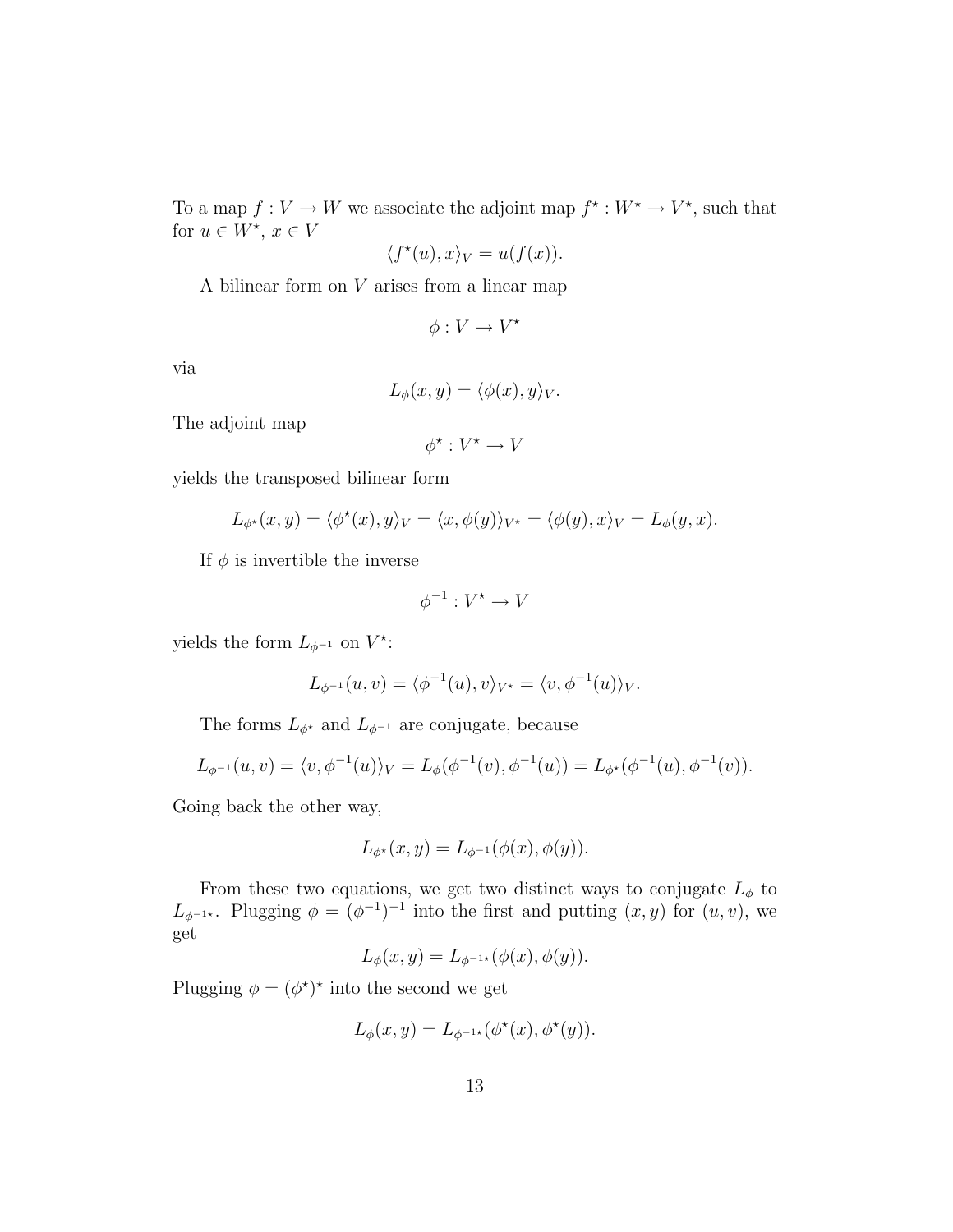Now putting  $\phi^*$  for  $\phi$  we see that in fact there were two ways to conjugate  $L_{\phi^{-1}}$  to  $L_{\phi^*}$ :

$$
L_{\phi^{\star}}(x, y) = L_{\phi^{-1}}(\phi(x), \phi(y)) = L_{\phi^{-1}}(\phi^{\star}(x), \phi^{\star}(y)).
$$

Having two ways to conjugate  $L_{\phi}$  to  $L_{\phi^{-1}}$  gives us an automorphism  $\phi^{-1} \circ \phi^*$  of  $L_{\phi}$ :

$$
L_{\phi}(x, y) = L_{\phi}(\phi^{-1}(\phi^{\star}(x)), \phi^{-1}(\phi^{\star}(y))).
$$

Along with  $\phi^{-1} \circ \phi^*$  we also have the inverse automorphism  $\phi^{-1*} \circ \phi$ :

$$
L_{\phi}(x, y) = L_{\phi}(\phi^{-1*}(\phi(x)), \phi^{-1*}(\phi(y))).
$$

We could also consider powers other than  $-1$  of our automorphism, but we don't need to, because the conjugacy between  $L_{\phi}$  and  $L_{\phi^*}$  is canonical (in the sense of being equivariant with respect to taking duals and inverses) up to this factor of two. The difference between them, as measured by the automorphism  $\phi^{-1} \circ \phi^*$ , measures the antisymmetry of  $L_{\phi}$ . It is destined to play an important role in our future.

Looking now at the level of quadratic forms  $Q_{\phi}(x) = L_{\phi}(x, x)$ , everything in sight is conjugate:  $Q(y) = Q(y)$ 

$$
Q_{\phi}(x) = Q_{\phi^*}(x);
$$
  

$$
Q_{\phi^{-1}}(u) = Q_{\phi^{-1*}}(u) = Q_{\phi}(\phi^{-1}(u)) = Q_{\phi}(\phi^{-1*}(u)).
$$

All this nonsense can be made much more concrete using matrices. Let  $V = \mathbf{R}^n$  and represent  $x \in V$ ,  $u \in V^*$  as column and row vectors respectively, so that the pairing is just multplying a row vector by a column vector:

$$
\langle u, x \rangle_V = ux.
$$

Denote transposition of matrices by  $\star$ . Write

$$
L_{\phi}(x, y) = x^{\star} A y,
$$

so that

$$
\phi(x) = x^* A = (A^* x)^*.
$$

Now

$$
\phi^{-1}(u) = (uA^{-1})^* = A^{-1*}u^*,
$$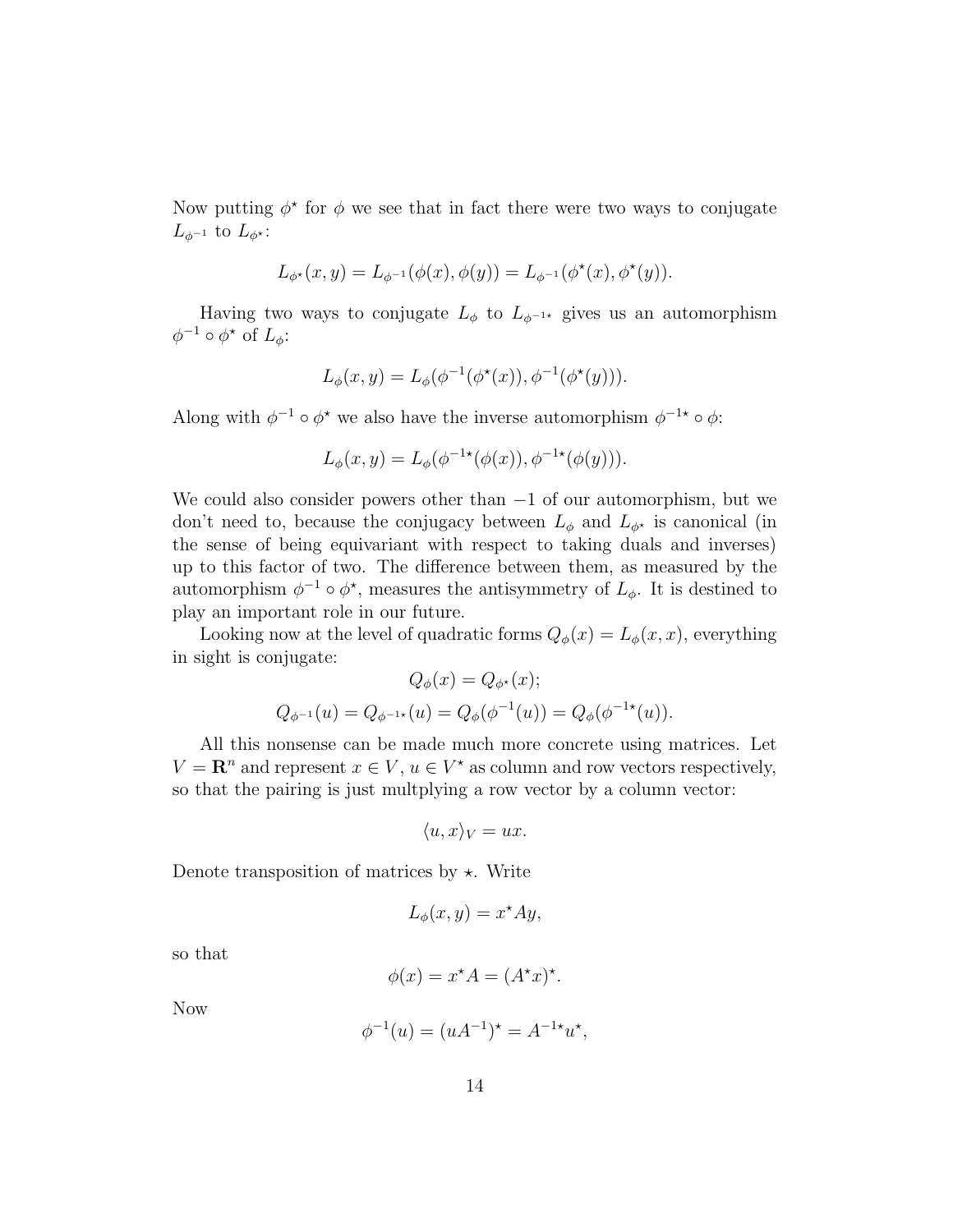so

$$
L_{\phi^{-1}}(u,v) = \langle v, \phi^{-1}(u) \rangle_V = v A^{-1*} u^* = u A^{-1} v^*.
$$

Good!

Now to see the two conjugacies of  $L_{\phi^*}$  with  $L_{\phi^{-1}}$ :

$$
A^{\star}A^{-1}A = A^{\star};
$$

$$
AA^{-1}A^{\star} = A^{\star}.
$$

These combine to give two automorphisms of  $L_{\phi}$ :

$$
(A^{-1}A^*)^*A(A^{-1}A^*) = AA^{-1*}AA^{-1}A^* = A;
$$
  

$$
(A^{-1*}A)^*A(A^{-1*}A) = A^*A^{-1}A^{-1*}A = A.
$$

Hmm. Why didn't we do it this way in the first place?

So, here's what happened with our Markov chain. We started with the space  $V = \mathbf{R}^{n}/1$  with quadratic form  $L_{\phi}(x, y) = \sum_{ij} x_{i} D^{ij} y_{j}$ , embedded the states in  $V^* = \mathbf{R}^n \perp 1$  with quadratic form  $L_{\phi^{-1}}(u, v) = \sum_{ij} u^i Z_{ij} v^j$ , and proved that  $L_{\phi^{-1}}$  is positive definite by showing that it is conjugate to  $L_{\phi}$ .

# 8 Minimax characterization of commute times and hitting probabilities

Fix states  $a \neq b$ , and let

$$
S_{a,b} = \{ \phi | \phi_a = 1, \phi_b = 0 \}
$$

Here we really should be thinking of  $\phi$  as being defined only up to an additive constant, which means we should write  $\phi_a - \phi_b = 1$ , but we're going to be sloppy about this, because we want to focus attention on two distinguished elements of  $S_{a,b}$  which are naturally 1 and a and 0 at b. These are

 $\bar{\phi}_i = \text{Prob}(\text{hit } a \text{ before } b \text{ starting at } i \text{ going backward in time})$ 

and

 $\bar{\psi}_i = \text{Prob}(\text{hit } a \text{ before } b \text{ starting at } i \text{ going forward in time}).$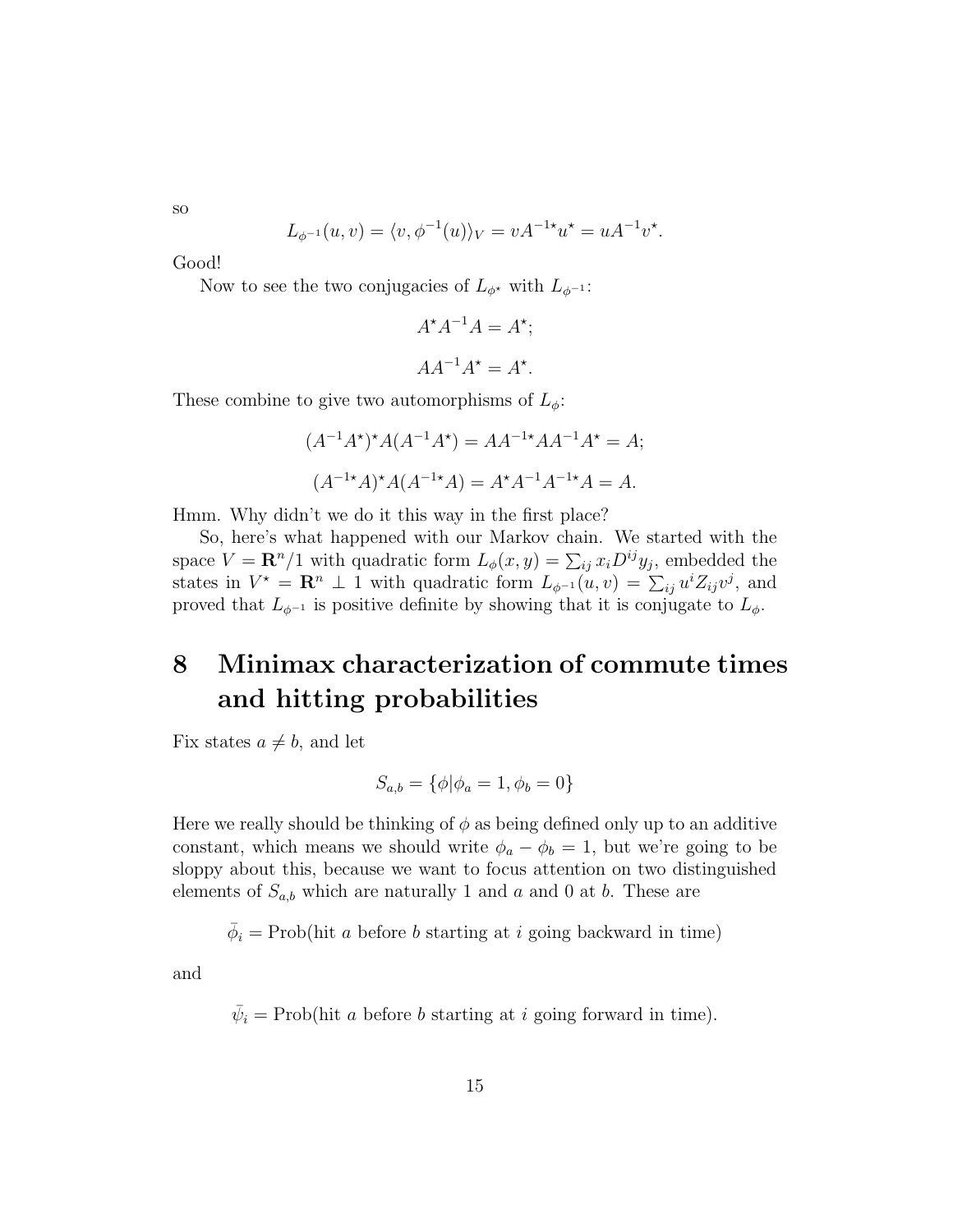We've met  $\bar{\phi}$  before: It's proportional to the equilibrium concentration of green particles in our painting scenario.  $\bar{\psi}$  is the analogous quantity for the reversed chain. The pair  $(\bar{\phi}, \bar{\psi})$  belongs to our subset V, because

$$
(\bar{\phi}D)^i = (D\bar{\psi})^i = r_{ab}(\delta_a^i - \delta_b^i).
$$

Here we once again are writing  $r_{ab} = \frac{1}{T_a}$  $\frac{1}{T_{ab}}$  for the equilibrium rate of commute between  $a$  and  $b$ . Observe that any  $f$  we have

$$
L(\bar{\phi}, f) = L(f, \bar{\psi}) = r_{ab}(f_a - f_b).
$$

So whenever f is in  $S_{a,b}$  we have

$$
L(\bar{\phi}, f) = L(f, \bar{\psi}) = r_{ab},
$$

and in particular

$$
L(\bar{\phi}, \bar{\psi}) = r_{ab}.
$$

Theorem 1

$$
r_{ab} = \frac{1}{T_{ab}} \min_{\alpha} \max_{\phi + \psi = 2\alpha} L(\phi, \psi).
$$

Here and below,  $\alpha$ ,  $\phi$ , and  $\psi$  are restricted to lie in  $S_{a,b}$ , i.e. to take value 1 at a and 0 at b.

**Proof.** Whatever  $\alpha$  is, we may take  $\phi = \bar{\phi}$  (and thus  $\psi = 2\alpha - \bar{\phi}$ ), and have

$$
L(\phi, \psi) = L(\bar{\phi}, \psi) = r_{ab}
$$

as above. So

$$
\min_{\alpha} \max_{\phi + \psi = 2\alpha} L(\phi, \psi) \ge r_{ab}.
$$

To prove the inequality in the other direction, and in the process identify where the minimax is achieved, take

$$
\alpha = \frac{1}{2}(\bar{\phi} + \bar{\psi}).
$$

If  $\phi + \psi = 2\alpha$  then we can write

 $\phi = \bar{\phi} + f$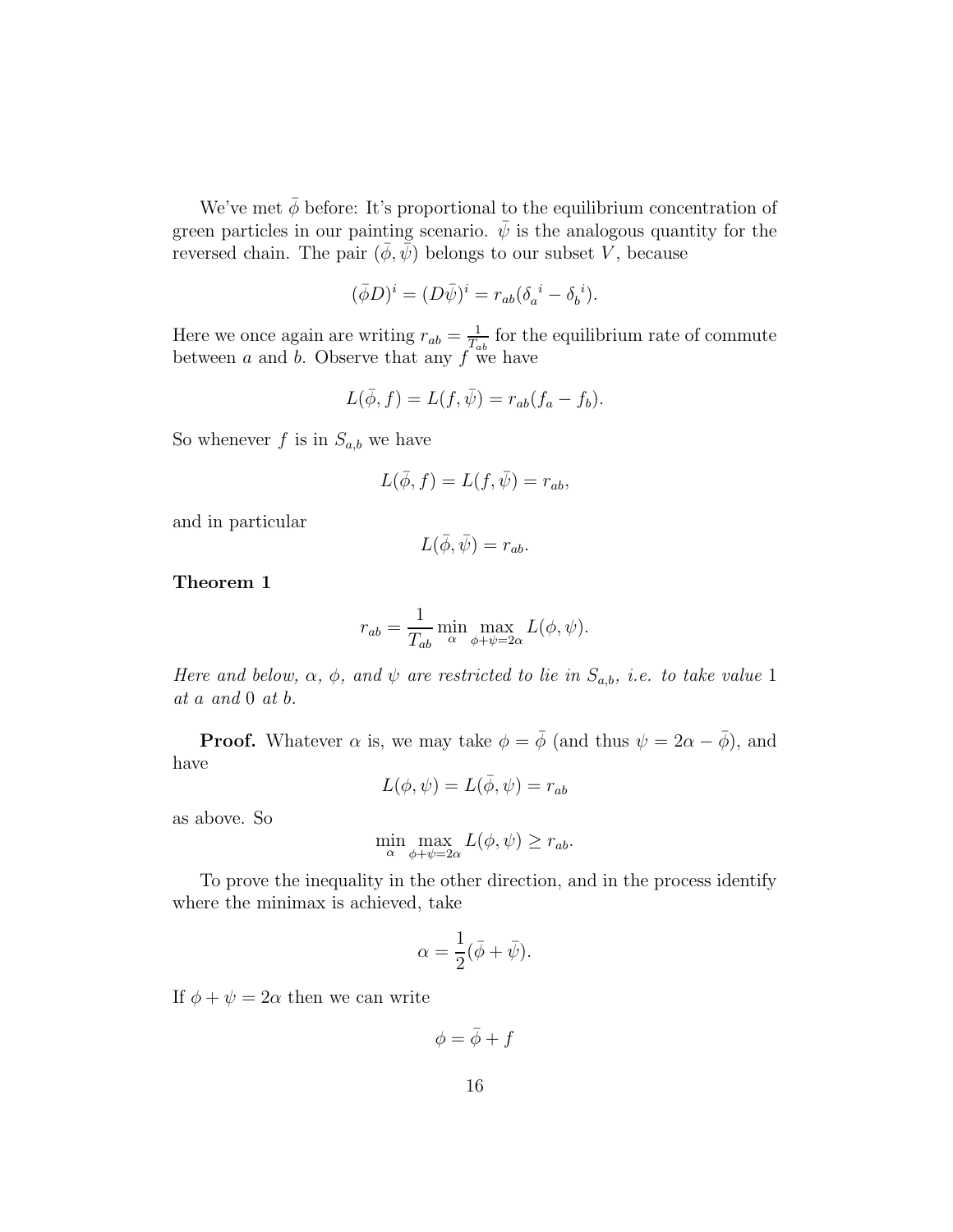and

$$
\psi = \bar{\psi} - f,
$$

where  $f_a = f_b = 0$ . Now

$$
L(\bar{\phi}, f) = L(f, \bar{\psi}) = r_{ab}(f_a - f_b) = 0,
$$

so

$$
L(\phi, \psi) = L(\bar{\phi} + f, \bar{\psi} - f) = L(\bar{\phi}, \bar{\psi}) - L(f, f) = r_{ab} - L(f, f).
$$

And even though we claim it is a travesty to put the same  $f$  into both slots of  $L$ , we still have

$$
L(f,f)\geq 0:
$$

That was the upshot of our embedding investigation. So

$$
L(\phi, \psi) \le r_{ab},
$$

still assuming  $\alpha = \frac{1}{2}$  $\frac{1}{2}(\bar{\phi} + \bar{\psi})$  and  $\phi + \psi = 2\alpha$ . Hence

$$
\min_{\alpha} \max_{\phi + \psi = 2\alpha} L(\phi, \psi) \ge r_{ab}. \quad \blacksquare
$$

In the time-reversible case, where  $D^{ij} = D^{ji}$ , this minimax can be reduced to a straight minimum. That's because in this case for any  $g, f$  we have  $L(f, g) = L(g, f)$ , and hence

$$
L(g + f, g - f) = L(g, g) - L(f, f).
$$

So to maximize  $L(\phi, \psi)$  while fixing the sum  $\phi + \psi = 2\alpha$  we take  $\phi = \psi = \alpha$ . **Corollary.** When  $D^{ij}$  is symmetric

$$
r_{ab} = \min_{\phi(a) = 1, \phi(b) = 0} L(\phi, \phi).
$$

This minimum principle for resistances was known already to 19th century physicists, specifically Thomson (a.k.a. Kelvin), Maxwell, and Rayleigh: For more about this, see Doyle and Snell [5].

Having a straight minimum is a lot better than having a minimax, because now we can plug in any  $\phi$  with  $\phi(a) = 1, \phi(b) = 0$  and get an upper bound for  $r_{ab}$ , corresponding to a lower bound for  $T_{ab}$ . This method is a staple of electrical theory—the part of electrical theory that doesn't extend to nontime-reversible chains because it depends on the relation  $L(f, g) = L(g, f)$ .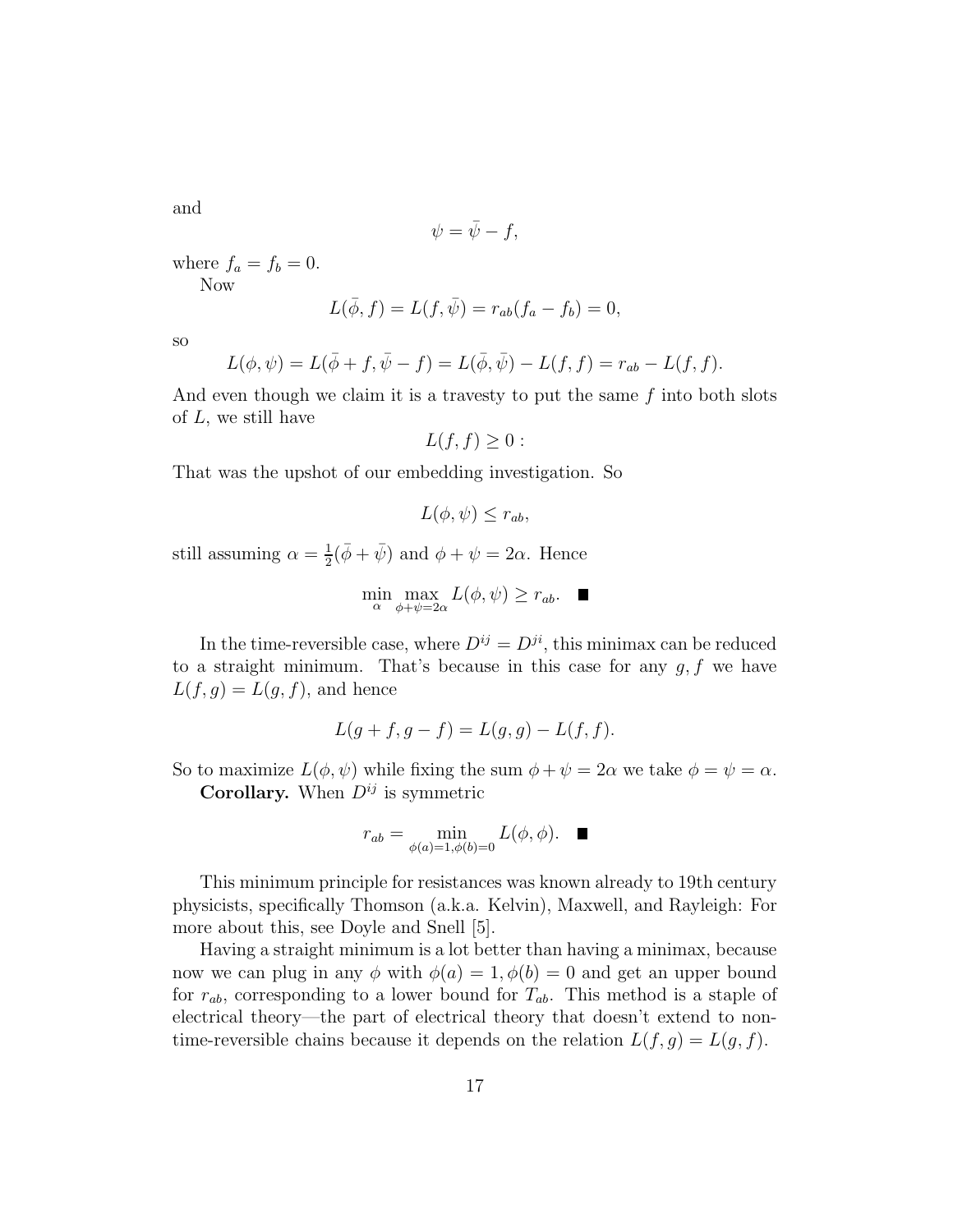For time-reversible chains there are also complementary methods for finding lower bounds for  $r_{ab}$ , and thus upper bounds for  $T_{ab}$ . These emerge from the minimum principle through the mystery of convex duality. In practice, though, it is generally conceptually simpler to work instead with the monotonicity law described in the next section. This monotonicity law extends to all chains, but sadly, for all we can tell thus far, its usefulness appears to get left behind.

# 9 Monotonicity

From the minimax characterization of commute times we immediately get the following:

Monotonicity Law. Commute times decrease monotonically when equilibrium interstate transition increase: Using barred and unbarred quantities to refer to two different Markov chains, if  $D^{ij} \leq \bar{D}^{ij}$  for all  $i \neq j$  then  $\bar{T}_{ij} \leq T_{ij}$  for all  $i, j$ . ш

Actually it would be better to think of  $D$  and  $\overline{D}$  here as referring to conformal classes of chains, rather than individual chains, because as we know  $D^{ij}$  and  $T_{ij}$  are conformal invariants.

This law holds for all chains, time-reversible or not. As we said above, for time-reversible chains this law can be used to get upper and lower bounds for commute times, and hence for hitting probabilities: This is discussed in great detail by Doyle and Snell [5].

Sadly, even though the law extends to the non-time-reversible case, its usefulness does not extend, at least not in any obvious way. How can this be? There seem to be a number of reasons.

First, for time-reversible chains, if we block transitions back and forth between states  $c, d$ , requiring the particle to remain where it is when it attempts to make such a transition, we get a new  $D$  dominated by the original D in the sense that  $DD^{ij} \leq D^{ij}$  for  $i \neq j$ . Electrically speaking, blocking transitions between c and d amounts to cutting the wire between them. In the non-time-reversible case, this will change the equilibrium measure  $w<sup>i</sup>$  and thereby destroy the relation  $\bar{D}^{ij} \leq D^{ij}$  that we need for monotonicity.

Second, for time-reversible chains, it is simple and natural to introduce intermediate states. Electrically speaking, introducing a state between  $c$  and d amounts to dividing the 'wire' connecting c and d into two pieces, if only in our mind's eye. By combining this with the putting or taking of wires,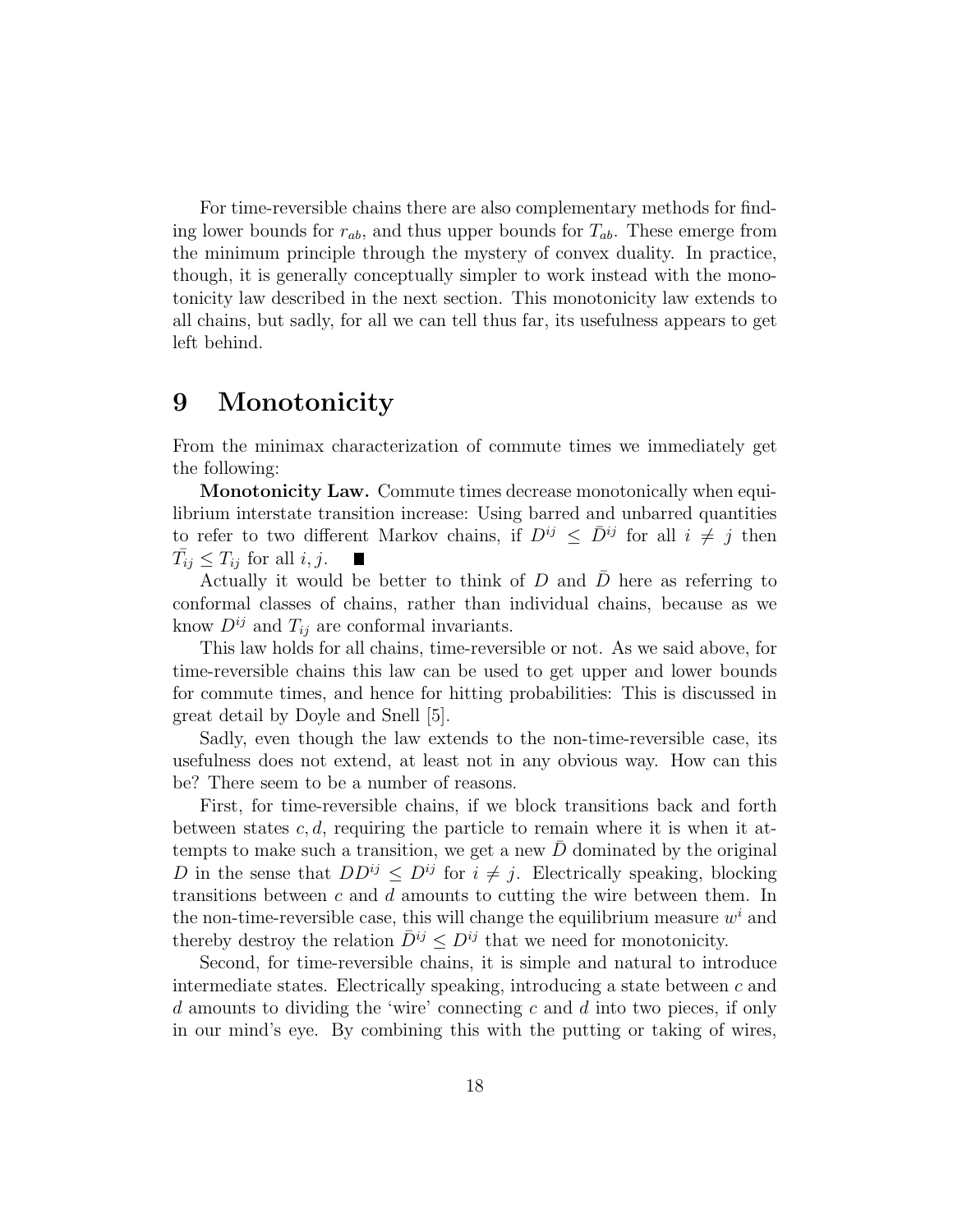we can produce chains to bound  $T_{ab}$  above or below as closely as we please. And we can do this in such a way that our approximating chains are easy to analyze. Here lies the third apparent shortcoming of the non-time-reversible case: A seeming paucity of chains whose commute times are easy to compute.

So, of what use is this monotonicity law in the non-time-reversible case? That remains to be seem.

#### 10 The obstruction to time-reversibility

Let  $M_{ij}$  be the expected time to reach j starting from i. Coppersmith, Tetali, and Winkler [?] showed that a Markov chain is time-reversible just if for all  $a, b, c$ 

$$
M_{ab} + M_{bc} + M_{ca} = M_{ac} + M_{cb} + M_{ba}.
$$

And in this case the expected time to traverse a cycle of any length will be the same in either direction. Note that though the  $M_{ij}$  s themselves are not conformally invariant, these cycle sums are. For a cycle of length 2, the cycle sum is our best friend the commute time.

We always have

$$
M_{ab} + M_{bc} + M_{ca} = \hat{M}_{ac} + \hat{M}_{cb} + \hat{M}_{ba}
$$

(look at a long record of the chain backwards), so an equivalent condition is that for all  $a, b, c$ 

$$
M_{ab} + M_{bc} + M_{ca} = \hat{M}_{ab} + \hat{M}_{bc} + \hat{M}_{ca}.
$$

This is true despite the fact that in general

$$
\hat{M}_{ab} \neq M_{ba}.
$$

So, why is this criterion true? A conformal class of chains is reversible just if our bilinear form  $L(\phi, \psi)$  on  $V = \{x^i | \sum_i x_i = 0\}$  is symmetric. Call two matrices *cohomologous* if they differ by a matrix of the form  $B_{ij} = a_i - a_j$ . To any bilinear form  $\sum_{ij} u^i Z_{ij} v^j$  on V there corresponds a natural cohomology class of matrices

$$
[\eta_{ij}] = [Z_{ij} - Z_{ji}],
$$

which is to say, an antisymmetric matrix defined up to addition of a matrix of the form  $B_{ij} = a_i - a_j$ . Take for Z the Green's function, and call the resulting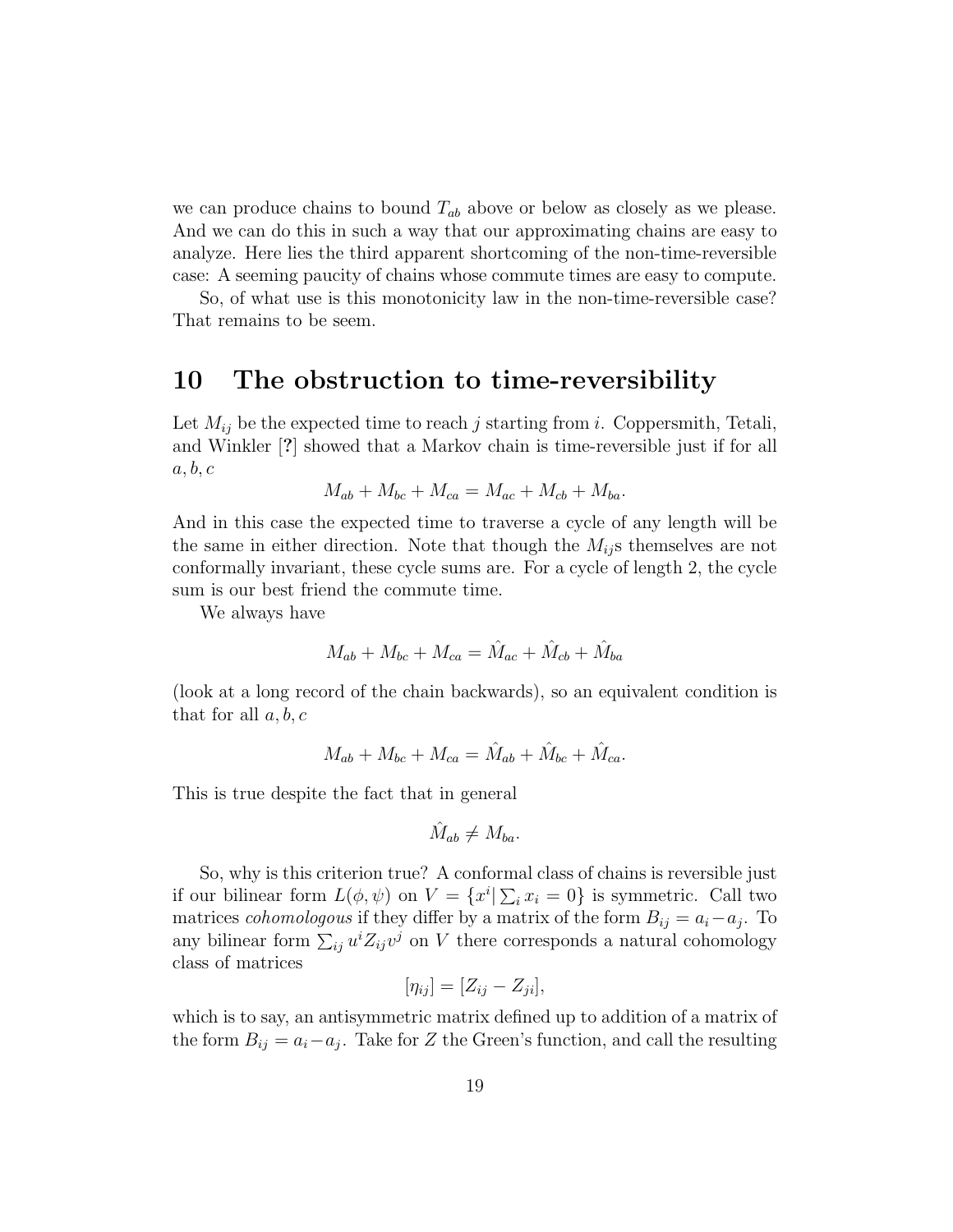$[\eta]$  the *resistive obstruction* of our Markov chain. The class  $[\eta]$  vanishes just if  $\eta$  integrates to 0 around any cycle. Cycles of length 3 span the space of cycles, and integrating  $\eta$  around the cycle i, j, k gives the difference of traversal times above. So for time reversibility it is enough to require that traversal times agree forwards and backwards around any triangle. Indeed, this is more than enough, because triangles span the space of cycles in a very redundant way. To verify reversibility, it would suffice to check any basis for the space of cycles, e.g. only cycles of length 3 involving the fixed state  $r$  (the 'ground').

#### 11 More to be said

The next step would be discuss how to use the knee-jerk mapping to make a chain time-reversible without changing its commute times. The knee-jerk method will produce the desired time-reversible chain whenever such a thing exists, but we still don't know if this is always the case. What we do know is that if it turns out that no suitable time-reversible chain exists, the knee-jerk method will produce a time-reversible chain whose commute times agree as well as possible with those of the original chain. (See Coppersmith et al. [2], Doyle  $[4]$ .)

Then we should discuss uniformization of Markov chains, whereby we prescribe a canonical representative chain within each conformal class (or in other words, we prescribe a canonical  $w$  to accompany a given  $N$ ). This canonical chain extremizes the seek time or Kemeny constant, which is the expected time  $M_{iw} = \sum_j M_{ij} w^j$  to reach a random state chosen according to the equilibrium distribution w: As Kemeny observed,  $M_{iw}$  doesn't depend on the starting point i. (Cf. Doyle  $[3]$ .) The extremal chain is characterized by constancy of the expected time  $M_{uj} = \sum_i w^i M_{ij}$  to hit *i* starting from equilibrium. (Note how this differs from the seek time, where the target point was random: Here it is the starting point that is random!) It's easy to write down the transition probabilities for this extremal chain. But, are they necessarily positive?

Beyond this lies the extension of this whole business to diffusion on surfaces, where we must renormalize hitting times because Brownian motion in dimension 2 never hits a given point. (Cf. Doyle and Steiner [6].) Now to uniformize we should extremize not Kemeny's constant, but a variant with a correction term involving the Gaussian curvature. Again, it is easy to write